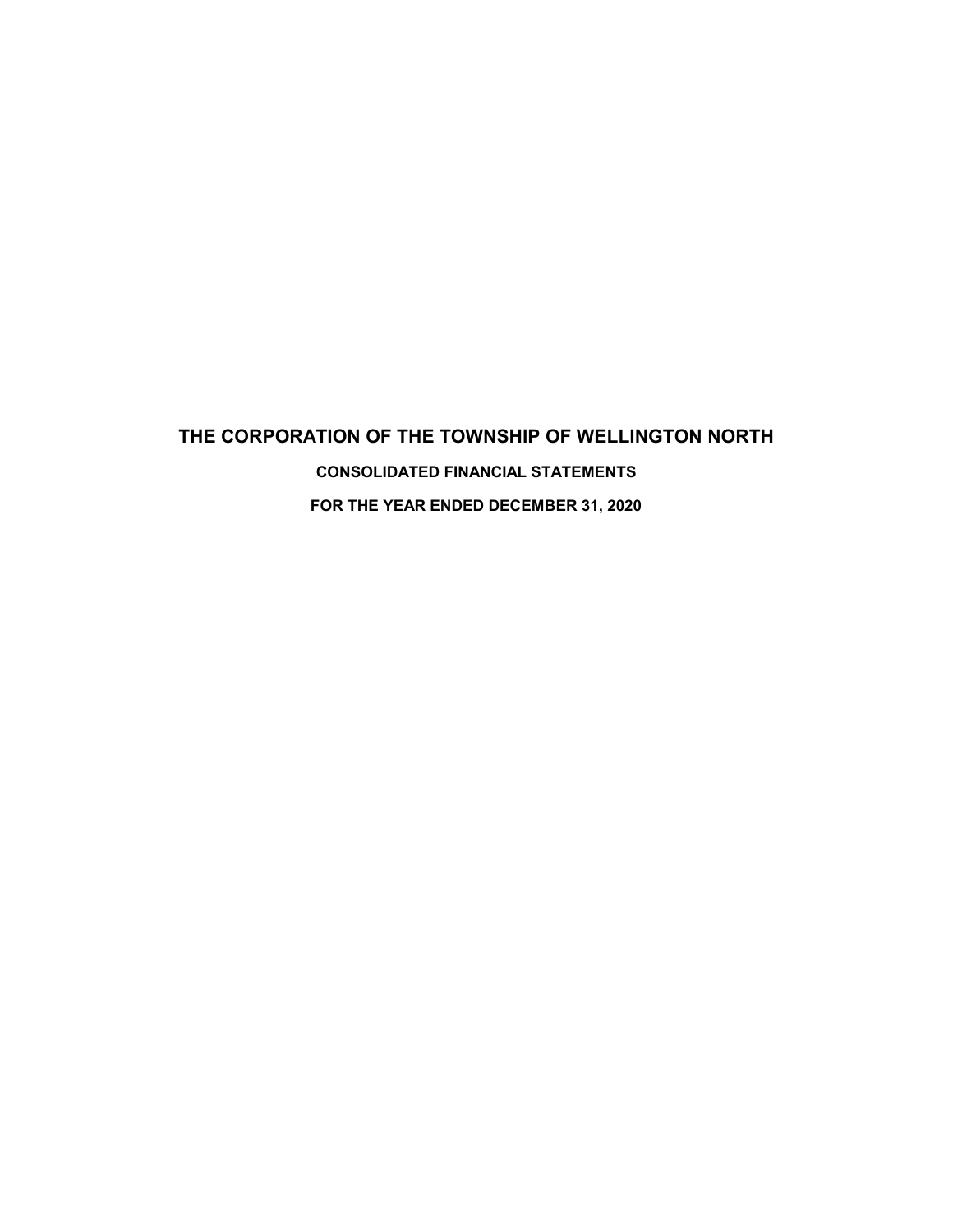**INDEX TO THE CONSOLIDATED FINANCIAL STATEMENTS**

**YEAR ENDED DECEMBER 31, 2020**

|                                                          | Page      |
|----------------------------------------------------------|-----------|
| THE CORPORATION OF THE TOWNSHIP OF WELLINGTON NORTH      |           |
| <b>INDEPENDENT AUDITOR'S REPORT</b>                      | $3 - 4$   |
| CONSOLIDATED FINANCIAL STATEMENTS                        |           |
| <b>Consolidated Statement of Financial Position</b>      | 5         |
| <b>Consolidated Statement of Operations</b>              | 6         |
| Consolidated Statement of Change in Net Financial Assets | 7         |
| <b>Consolidated Statement of Cash Flow</b>               | 8         |
| Notes to the Consolidated Financial Statements           | $9 - 16$  |
| <b>Consolidated Schedule of Segmented Disclosure</b>     | 17        |
| <b>Consolidated Schedule of Tangible Capital Assets</b>  | 18        |
| <b>Consolidated Schedule of Accumulated Surplus</b>      | 19        |
| <b>TRUST FUNDS</b>                                       |           |
| <b>INDEPENDENT AUDITOR'S REPORT</b>                      | $20 - 21$ |
| <b>FINANCIAL STATEMENTS</b>                              |           |
| <b>Statements of Financial Position and Continuity</b>   | 22        |
| Notes to the Financial Statements                        | 23        |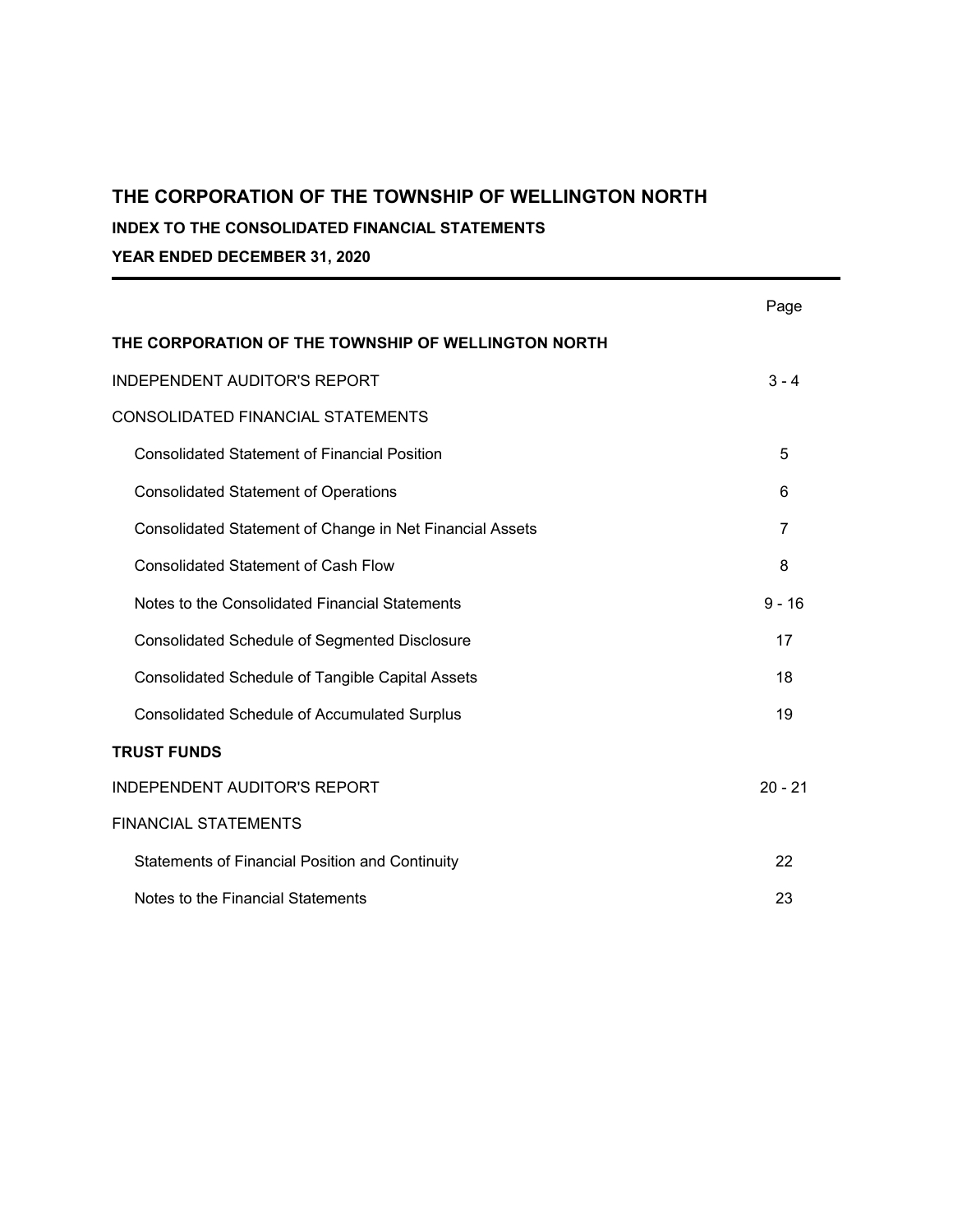

# **INDEPENDENT AUDITOR'S REPORT**

To the Members of Council, Inhabitants and Ratepayers of The Corporation of the Township of Wellington North

#### **Opinion**

We have audited the accompanying consolidated financial statements of The Corporation of the Township of Wellington North, which comprise the consolidated statement of financial position as at December 31, 2020 and the consolidated statements of operations, change in net financial assets and cash flow for the year then ended, and notes to the financial statements, including a summary of significant accounting policies.

In our opinion, these consolidated financial statements present fairly, in all material respects, the financial position of The Corporation of the Township of Wellington North as at December 31, 2020 and the results of its operations and its cash flows for the year then ended in accordance with Canadian public sector accounting standards.

#### **Basis of Opinion**

We conducted our audit in accordance with Canadian generally accepted auditing standards. Our responsibilities under those standards are further described in the Auditor's Responsibilities for the Audit of the Consolidated Financial Statements section of our report. We are independent of The Corporation of the Township of Wellington North in accordance with the ethical requirements that are relevant to our audit of the financial statements in Canada, and we have fulfilled our other ethical responsibilities in accordance with these requirements. We believe that the audit evidence we have obtained is sufficient and appropriate to provide a basis for our opinion.

#### **Responsibilities of Management and Those Charged with Governance for the Financial Statements**

Management is responsible for the preparation and fair presentation of the consolidated financial statements in accordance with Canadian public sector accounting standards and for such internal control as management determines is necessary to enable the preparation of consolidated financial statements that are free from material misstatement, whether due to fraud or error.

In preparing the consolidated financial statements, management is responsible for assessing the corporation's ability to continue as a going concern, disclosing, as applicable, matters related to a going concern and using the going concern basis of accounting unless management either intends to liquidate the corporation or to cease operations, or has no realistic alternative but to do so.

Those charged with governance are responsible for overseeing the corporation's financial reporting process.

#### **Auditor's Responsibilities for the Audit of the Consolidated Financial Statements**

Our objectives are to obtain reasonable assurance about whether the consolidated financial statements, as a whole, are free from material misstatement, whether due to fraud or error, and to issue an auditor's report that includes our opinion. Reasonable assurance is a high level of assurance, but is not a guarantee that an audit conducted in accordance with Canadian generally accepted auditing standards will always detect a material misstatement when it exists. Misstatements can arise from fraud or error and are considered material if, individually or in the aggregate, they could reasonably be expected to influence the economic decisions of users taken on the basis of these consolidated financial statements.

Page 3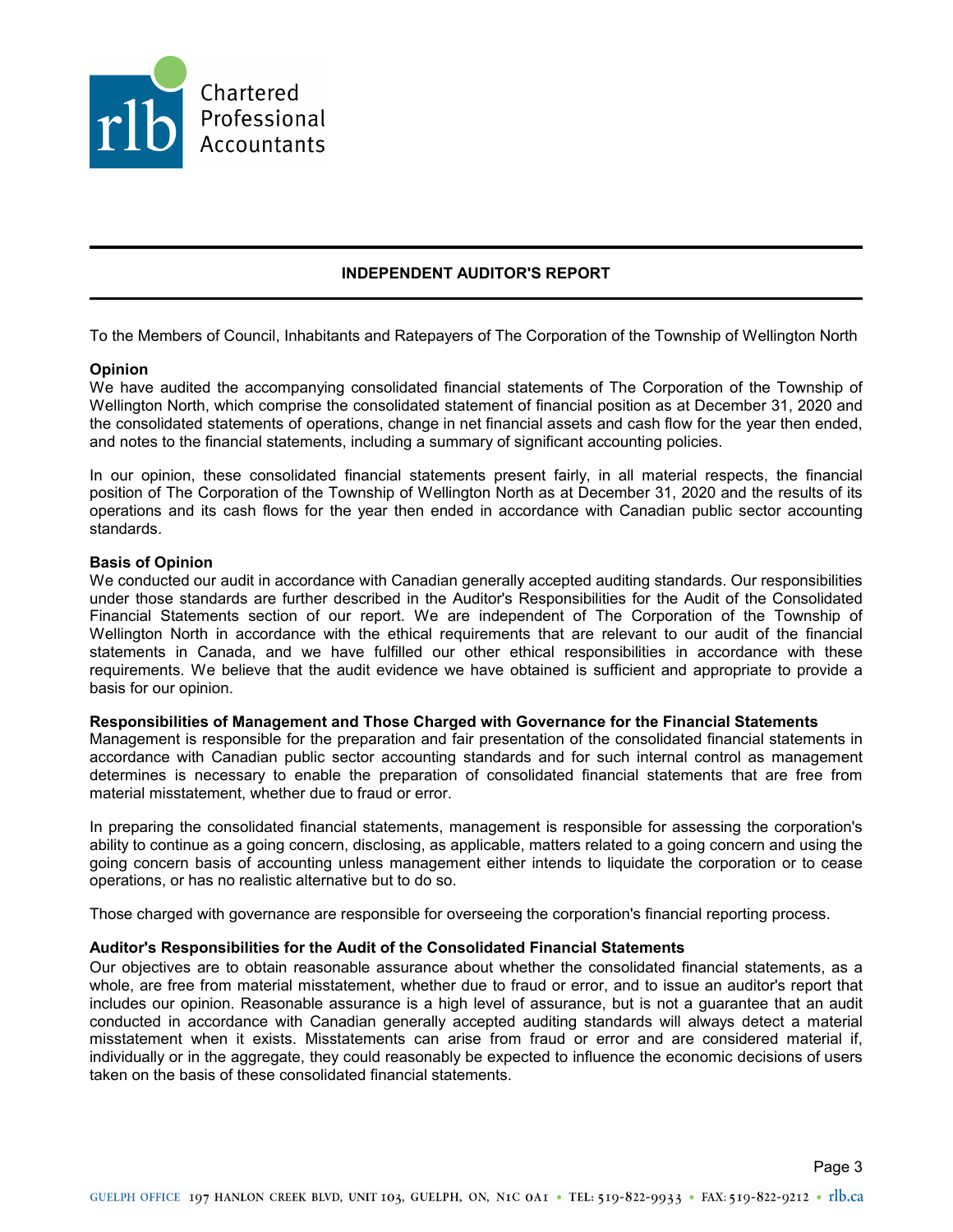As part of an audit in accordance with Canadian generally accepted auditing standards, we exercise professional judgement and maintain professional skepticism throughout the audit. We also:

- Identify and assess the risks of material misstatement of the financial statements, whether due to fraud or error, design and perform audit procedures responsive to those risks, and obtain audit evidence that is sufficient and appropriate to provide a basis for our opinion. The risk of not detecting a material misstatement resulting from fraud is higher than for one resulting from error, as fraud may involve collusion, forgery, intentional omissions, misrepresentations, or override of internal control.
- Obtain an understanding of internal control relevant to the audit in order to design audit procedures that are appropriate in the circumstances, but not for the purpose of expressing an opinion on the effectiveness of the corporation's internal control.
- Evaluate the appropriateness of accounting policies used and the reasonableness of accounting estimates and related disclosures made by management.
- Conclude on the appropriateness of management's use of the going concern basis of accounting and, based on the audit evidence obtained, whether a material uncertainty exists related to events or conditions that may cast significant doubt on the corporation's ability to continue as a going concern. If we conclude that a material uncertainty exists, we are required to draw attention in our auditor's report to the related disclosures in the financial statements or, if such disclosures are inadequate, to modify our opinion. Our conclusions are based on the audit evidence obtained up to the date of our auditor's report. However, future events or conditions may cause the corporation to cease to continue as a going concern.
- Evaluate the overall presentation, structure and content of the financial statements, including the disclosures, and whether the financial statements represent the underlying transactions and events in a manner that achieves fair presentation.

We communicate with those charged with governance regarding, among other matters, the planned scope and timing of the audit and significant audit findings, including any significant deficiencies in internal control that we identify during our audit.

KAB LLP

Guelph, Ontario Chartered Professional Accountants July 12, 2021 Licensed Public Accountants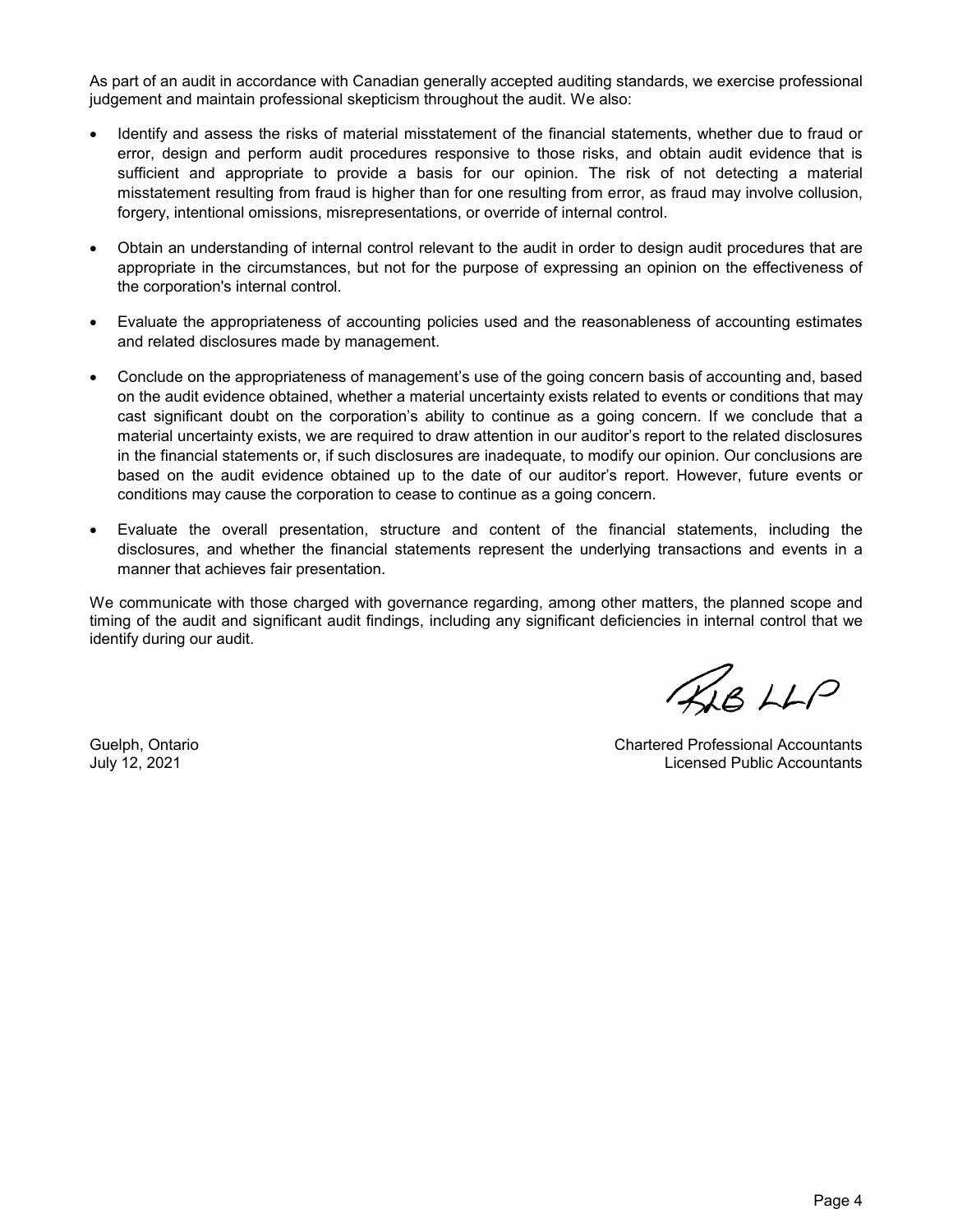# **CONSOLIDATED STATEMENT OF FINANCIAL POSITION**

## **AS AT DECEMBER 31, 2020**

|                                                                                                                                                                         | 2020                                                                                   | 2019                                                                                   |  |  |  |  |  |
|-------------------------------------------------------------------------------------------------------------------------------------------------------------------------|----------------------------------------------------------------------------------------|----------------------------------------------------------------------------------------|--|--|--|--|--|
| FINANCIAL ASSETS                                                                                                                                                        |                                                                                        |                                                                                        |  |  |  |  |  |
| Cash (note 3)<br>Investments<br>Taxes receivable<br>Trade and other receivables<br>Long term receivables (note 4)<br>Investment in Wellington North Power Inc. (note 5) | \$21,253,419<br>10,646<br>1,067,803<br>2,227,323<br>177,380<br>5,477,987<br>30,214,558 | \$23,896,221<br>10,646<br>1,005,584<br>2,569,370<br>245,915<br>5,275,957<br>33,003,693 |  |  |  |  |  |
| <b>LIABILITIES</b>                                                                                                                                                      |                                                                                        |                                                                                        |  |  |  |  |  |
| Accounts payable and accrued liabilities<br>Deferred revenue (note 6)<br>Long term debt (note 7)                                                                        | 4,493,625<br>2,245,764<br>992,123<br>7,731,512                                         | 3,225,930<br>1,906,474<br>2,399,468<br>7,531,872                                       |  |  |  |  |  |
| <b>NET FINANCIAL ASSETS</b>                                                                                                                                             | 22,483,046                                                                             | 25,471,821                                                                             |  |  |  |  |  |
| NON-FINANCIAL ASSETS                                                                                                                                                    |                                                                                        |                                                                                        |  |  |  |  |  |
| Tangible capital assets (schedule 2)<br>Prepaid expenses                                                                                                                | 121,569,450<br>34,479<br>121,603,929                                                   | 115,477,864<br>27.848<br>115,505,712                                                   |  |  |  |  |  |

**ACCUMULATED SURPLUS** (schedule 3)  $$144,086,975$  \$140,977,533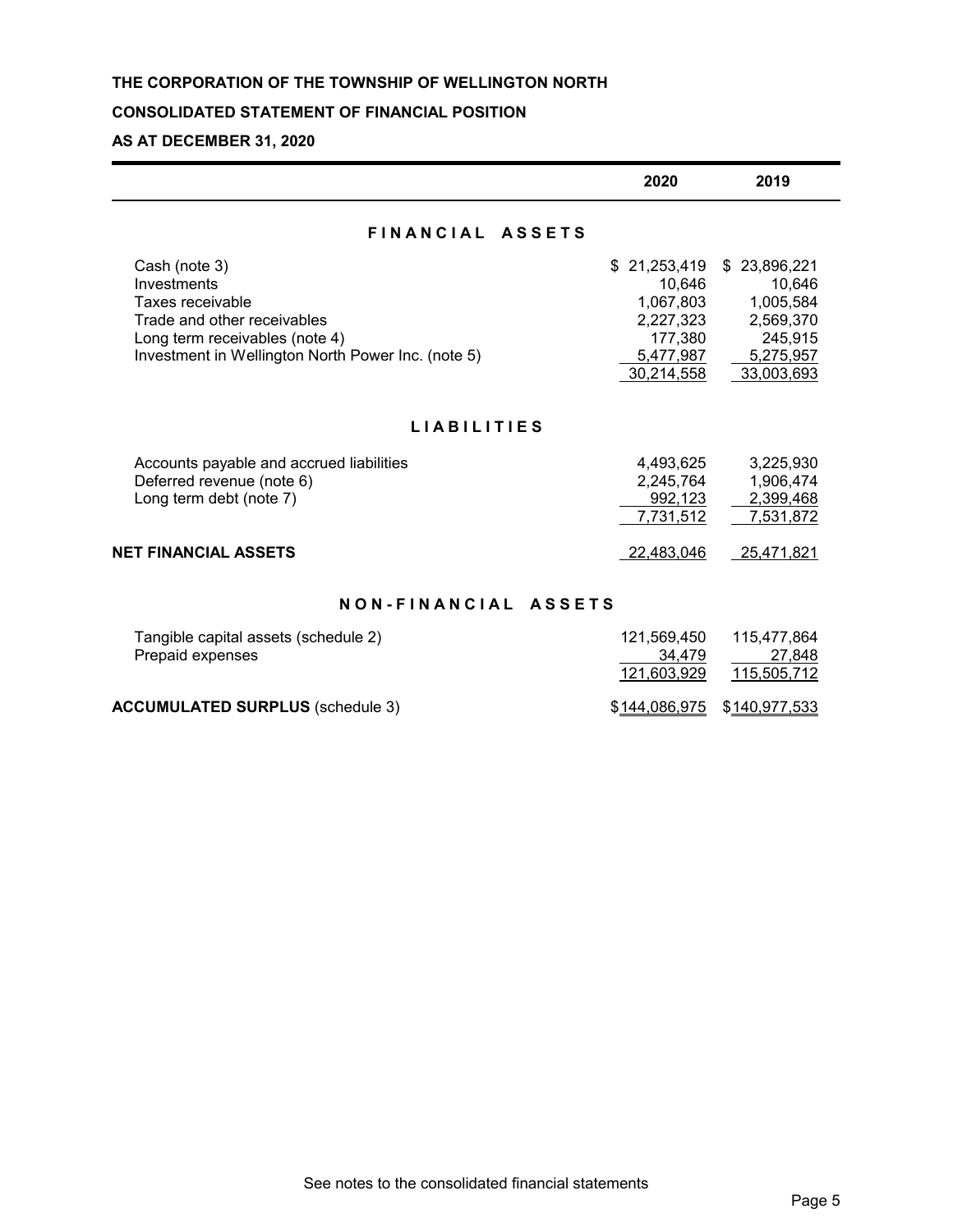# **CONSOLIDATED STATEMENT OF OPERATIONS**

**FOR THE YEAR ENDED DECEMBER 31, 2020**

|                                                 | 2020<br><b>Budget</b><br>(note 8) | 2020<br><b>Actual</b> | 2019<br><b>Actual</b> |
|-------------------------------------------------|-----------------------------------|-----------------------|-----------------------|
| <b>REVENUE</b>                                  |                                   |                       |                       |
| Net taxation/user charges                       | \$<br>7,987,302                   | \$<br>8,173,959       | \$<br>7,900,251       |
| Fees and service charges                        | 6,021,818                         | 5,623,175             | 5,764,814             |
| Grants                                          | 2,492,020                         | 3,014,429             | 3,284,439             |
| Other income (note 8)                           | 1,113,618                         | 1,199,603             | 2,127,489             |
| Obligatory reserve funds revenue                |                                   |                       |                       |
| recognized (note 6)                             | 0                                 | 687,012               | 3,370,112             |
|                                                 | 17,614,758                        | 18,698,178            | 22,447,105            |
| <b>EXPENSES</b> (schedule 1)                    |                                   |                       |                       |
| General government                              | 1,261,477                         | 1,175,458             | 1,760,257             |
| Protection to persons and property              | 1,671,285                         | 1,628,781             | 1,564,840             |
| <b>Transportation services</b>                  | 6,870,675                         | 6,356,632             | 6,732,098             |
| <b>Environmental services</b>                   | 3,992,430                         | 3,712,593             | 3,597,509             |
| <b>Health services</b>                          | 137,832                           | 140,841               | 53,465                |
| Recreation and cultural services                | 2,363,946                         | 1,909,846             | 2,099,204             |
| Planning and development                        | 724,331                           | 664,585               | 434,251               |
|                                                 | 17,021,976                        | 15,588,736            | 16,241,624            |
| <b>ANNUAL SURPLUS</b>                           | \$<br>592,782                     | \$<br>3,109,442       | \$<br>6,205,481       |
| <b>ACCUMULATED SURPLUS at beginning of year</b> |                                   | \$140,977,533         | \$134,772,052         |
| Annual surplus                                  |                                   | 3,109,442             | 6,205,481             |
| <b>ACCUMULATED SURPLUS at end of year</b>       |                                   | \$144,086,975         | \$140,977,533         |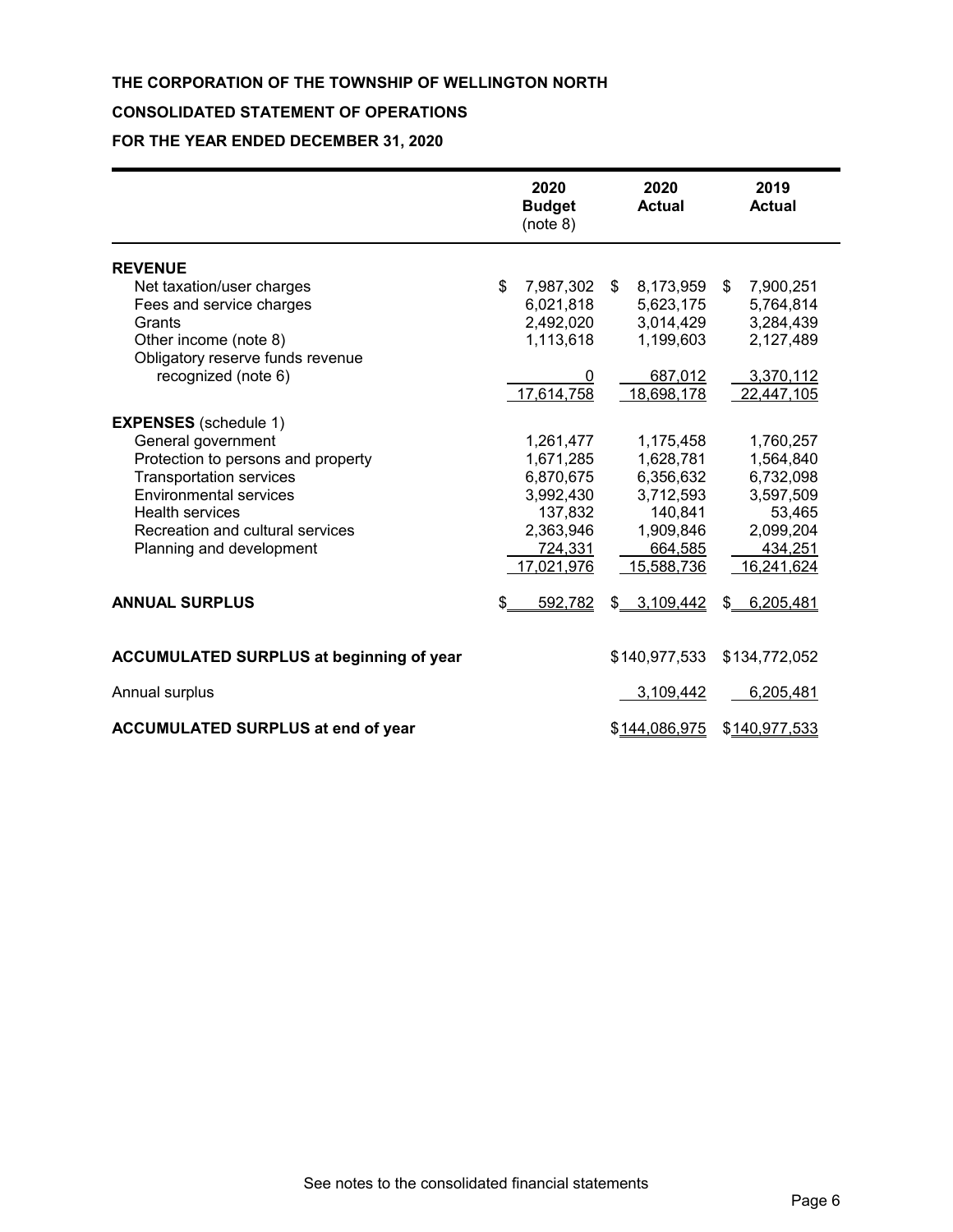# **THE CORPORATION OF THE TOWNSHIP OF WELLINGTON NORTH CONSOLIDATED STATEMENT OF CHANGE IN NET FINANCIAL ASSETS FOR THE YEAR ENDED DECEMBER 31, 2020**

|                                                                                                                                                                                            | 2020<br><b>Budget</b><br>(note 8)                       | 2020<br><b>Actual</b>                                          | 2019<br><b>Actual</b>                                            |
|--------------------------------------------------------------------------------------------------------------------------------------------------------------------------------------------|---------------------------------------------------------|----------------------------------------------------------------|------------------------------------------------------------------|
| <b>Annual surplus</b>                                                                                                                                                                      | \$.<br>592,782<br>\$                                    | 3,109,442 \$                                                   | 6,205,481                                                        |
| Acquisition of tangible capital assets<br>Amortization of tangible capital assets<br>Loss (gain) on disposal of tangible capital assets<br>Proceeds on disposal of tangible capital assets | (18, 917, 988)<br>5,347,824<br>(35,000)<br>(13,605,164) | (11,599,265)<br>5,214,352<br>111,686<br>181,641<br>(6,091,586) | (8,840,484)<br>5,347,824<br>(133, 568)<br>172,452<br>(3,453,776) |
| Change in prepaid expenses                                                                                                                                                                 | $\Omega$                                                | (6, 631)                                                       | (2,655)                                                          |
| (DECREASE) INCREASE IN NET FINANCIAL<br><b>ASSETS</b>                                                                                                                                      | \$ (13,012,382)                                         | (2,988,775)                                                    | 2,749,050                                                        |
| NET FINANCIAL ASSETS at beginning of year                                                                                                                                                  |                                                         | 25,471,821                                                     | 22,722,771                                                       |
| <b>NET FINANCIAL ASSETS at end of year</b>                                                                                                                                                 |                                                         | 22,483,046 \$                                                  | 25,471,821                                                       |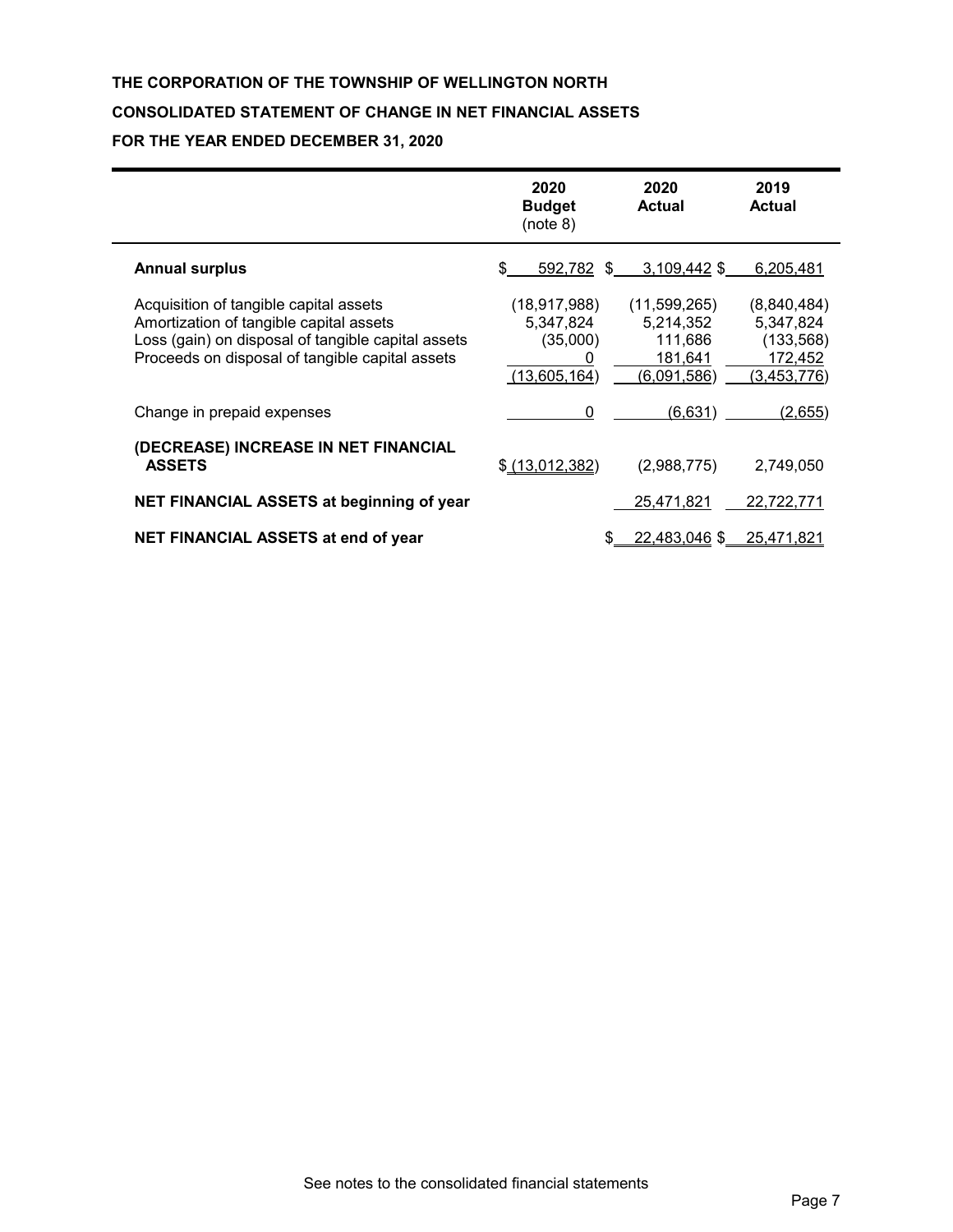# **CONSOLIDATED STATEMENT OF CASH FLOW**

# **FOR THE YEAR ENDED DECEMBER 31, 2020**

|                                                                                                                                                                                | 2020                                                                              | 2019                                                                                  |
|--------------------------------------------------------------------------------------------------------------------------------------------------------------------------------|-----------------------------------------------------------------------------------|---------------------------------------------------------------------------------------|
| CASH PROVIDED BY (USED IN) OPERATING ACTIVITIES<br>Annual surplus for the year<br>Items not requiring an outlay of cash<br>Amortization                                        | 3,109,442<br>\$<br>5,214,352                                                      | 6,205,481<br>\$<br>5,347,824                                                          |
| Loss (gain) on disposal of tangible capital assets<br>Share of income of Wellington North Power Inc.                                                                           | 111,686<br>(202, 030)<br>5,124,008                                                | (133, 568)<br>(250, 212)<br>4,964,044                                                 |
| Net changes in non-cash working capital<br>Taxes receivable<br>Trade and other receivables<br>Accounts payable and accrued liabilities<br>Prepaid expenses<br>Deferred revenue | 8,233,450<br>(62, 219)<br>342,047<br>1,267,695<br>(6,631)<br>339,290<br>1,880,182 | 11,169,525<br>21,623<br>688,867<br>123,712<br>(2,655)<br>(2, 181, 341)<br>(1,349,794) |
| CASH PROVIDED BY (USED IN) CAPITAL ACTIVITIES<br>Acquisition of tangible capital assets<br>Proceeds on disposal of tangible capital assets                                     | 10,113,632<br>(11,599,265)<br>181,641<br>(11, 417, 624)                           | 9,819,731<br>(8,840,484)<br>172,452<br>(8,668,032)                                    |
| <b>CASH USED IN FINANCING ACTIVITIES</b><br>Repayment of long term debt                                                                                                        | (1,407,345)                                                                       | (1,257,224)                                                                           |
| CASH PROVIDED BY (USED IN) INVESTING ACTIVITIES<br>Long term receivables<br>Dividends received from Wellington North Power Inc.                                                | 68,535<br>0<br>68,535                                                             | (162, 462)<br>55,674<br>(106, 788)                                                    |
| <b>NET DECREASE IN CASH</b>                                                                                                                                                    | (2,642,802)                                                                       | (212, 313)                                                                            |
| CASH, beginning of year                                                                                                                                                        | 23,896,221                                                                        | 24,108,534                                                                            |
| CASH, end of year                                                                                                                                                              | \$ 21,253,419                                                                     | \$23,896,221                                                                          |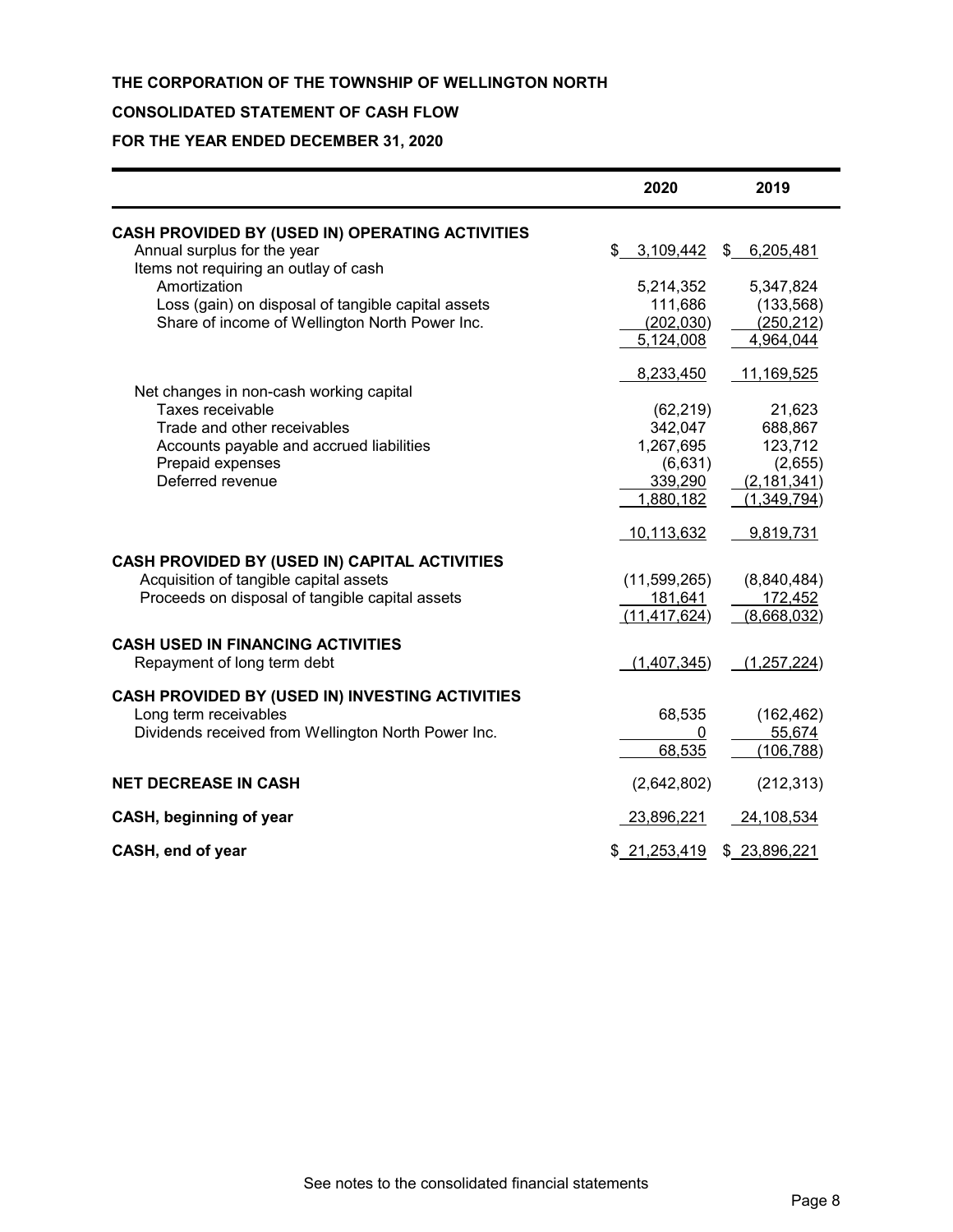# **THE CORPORATION OF THE TOWNSHIP OF WELLINGTON NORTH NOTES TO THE CONSOLIDATED FINANCIAL STATEMENTS FOR THE YEAR ENDED DECEMBER 31, 2020**

## **1. SUMMARY OF SIGNIFICANT ACCOUNTING POLICIES**

The consolidated financial statements of The Corporation of the Township of Wellington North are the representation of management prepared in accordance with Canadian public sector accounting standards (PSAS) as established by the Public Sector Accounting Board (PSAB) of CPA Canada. Significant accounting policies adopted by The Corporation of the Township of Wellington North are as follows:

#### (a) ACKNOWLEDGEMENT OF RESPONSIBILITY

The management of The Corporation of the Township of Wellington North acknowledges its responsibility for the creation and compilation of the consolidated financial statements and the following significant accounting policy decisions and related policy notes.

- (b) BASIS OF CONSOLIDATION
	- (i) These consolidated statements reflect the assets, liabilities, revenues and expenses of the current fund, capital fund, reserves and reserve funds of all municipal organizations, committees and boards which are controlled by Council. All interfund assets and liabilities and revenues and expenses have been eliminated on consolidation. The following board has been reflected in the consolidated financial statements:

Mount Forest Business Improvement Area 100%

Government business enterprises and partnerships are separate legal entities which do not rely on the municipality for funding. Investments in government business enterprises are accounted for using the modified equity method. The following government business enterprise is reflected in the consolidated financial statements:

Wellington North Power Inc. 96.71%

(ii) Accounting for County and School Board Transactions:

The taxation, other revenues, expenditures, assets and liabilities with respect to the operations of the school boards and the County of Wellington are not reflected in the municipal fund balances of these financial statements. Overlevies (underlevies) are reported on the Consolidated Statement of Financial Position as accrued liabilities (other receivables). See note 10.

- (iii) Trust funds and their related operations administered by the municipality are not consolidated, but are reported separately on the Trust Funds Statement of Financial Position and Continuity.
- (c) BASIS OF ACCOUNTING
	- (i) Sources of financing and expenditures are reported on the accrual basis of accounting.
	- (ii) The accrual basis of accounting recognizes revenues as they become available and measurable. Expenditures are recognized as they are incurred and measurable as a result of receipt of goods or services and the creation of a legal obligation to pay.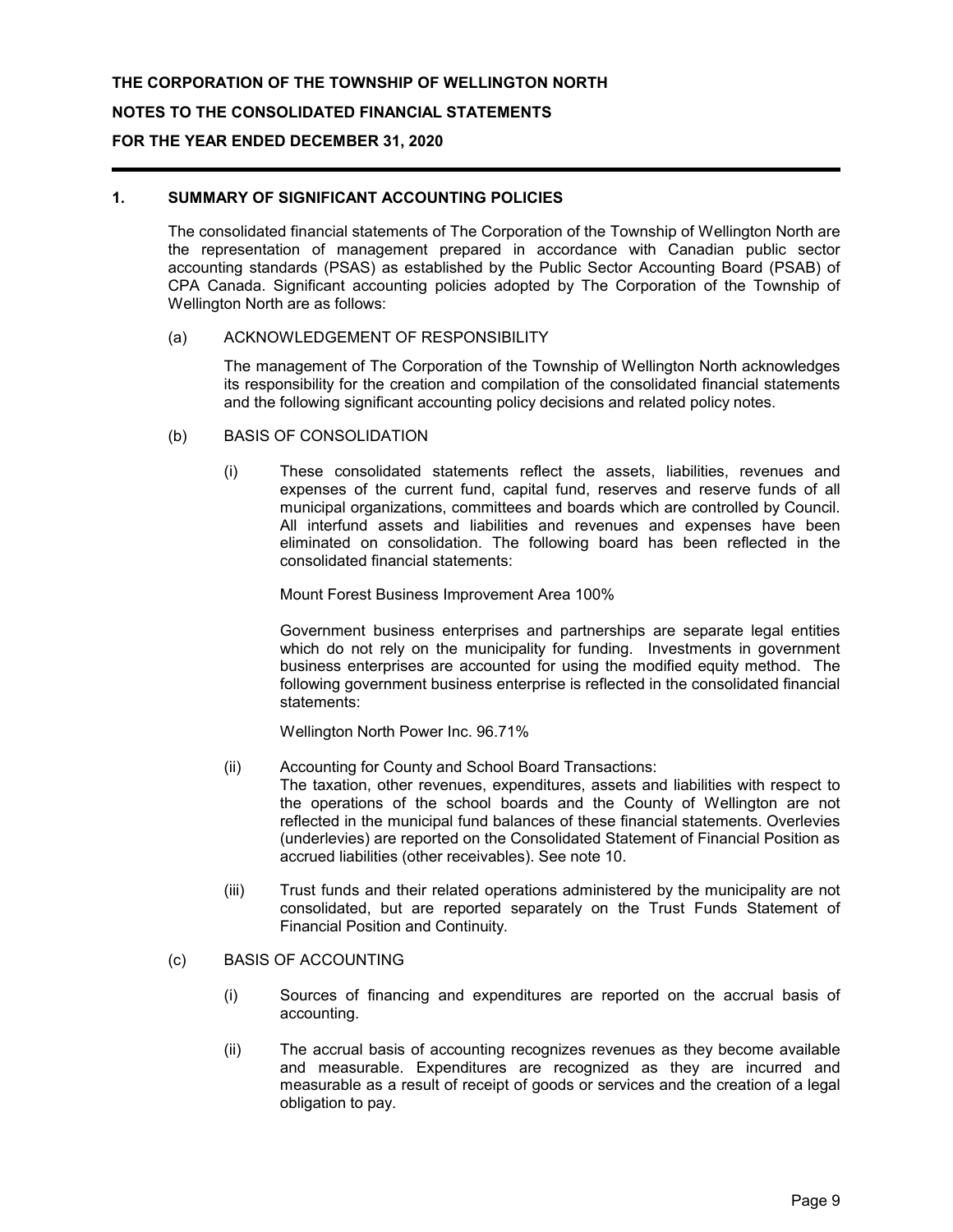# **THE CORPORATION OF THE TOWNSHIP OF WELLINGTON NORTH NOTES TO THE CONSOLIDATED FINANCIAL STATEMENTS FOR THE YEAR ENDED DECEMBER 31, 2020**

## **1. SUMMARY OF SIGNIFICANT ACCOUNTING POLICIES** (continued)

(d) USE OF ESTIMATES

The preparation of financial statements in accordance with PSAS requires management to make estimates and assumptions that affect the reported amounts of assets and liabilities at the date of the financial statements, and the reported amounts of revenues and expenses during the reporting period. Significant areas requiring management's estimates include amortization of tangible capital assets and accrued liabilities. By their nature, these estimates are subject to measurement uncertainty and actual results could differ from management's best estimates as additional information becomes available in the future.

#### (e) INVESTMENTS

Investments held by the municipality are recorded at cost.

(f) LONG TERM RECEIVABLES

Long term receivables are recorded at cost.

#### (g) DEFERRED REVENUE

The revenue is reported on the consolidated statement of operations in the year in which it is used for the specified purpose, and any unspent revenue is deferred to the following year.

## (h) FINANCIAL INSTRUMENTS

#### Measurement of financial instruments

The company initially measures its financial assets and liabilities at fair value, except for certain non-arm's length transactions.

The company subsequently measures all its financial assets and financial liabilities at amortized cost, except for investments in equity instruments that are quoted in an active market, which are measured at fair value. Changes in fair value are recognized in net income.

#### Impairment

Financial assets measured at amortized cost are tested for impairment when there are indicators of impairment. If an impairment has occurred, the carrying amount of financial assets measured at amortized cost is reduced to the greater of the discounted future cash flows expected or the proceeds that could be realized from the sale of the financial asset. The amount of the write-down is recognized in net earnings. The previously recognized impairment loss may be reversed to the extent of the improvement, directly or by adjusting the allowance account, provided it is no greater than the amount that would have been reported at the date of the reversal had the impairment not been recognized previously. The amount of the reversal is recognized in net earnings.

#### Transaction costs

The company recognizes its transaction costs in net income in the period incurred. However, financial instruments that will not be subsequently measured at fair value are adjusted by the transaction costs that are directly attributable to their origination, issuance or assumption.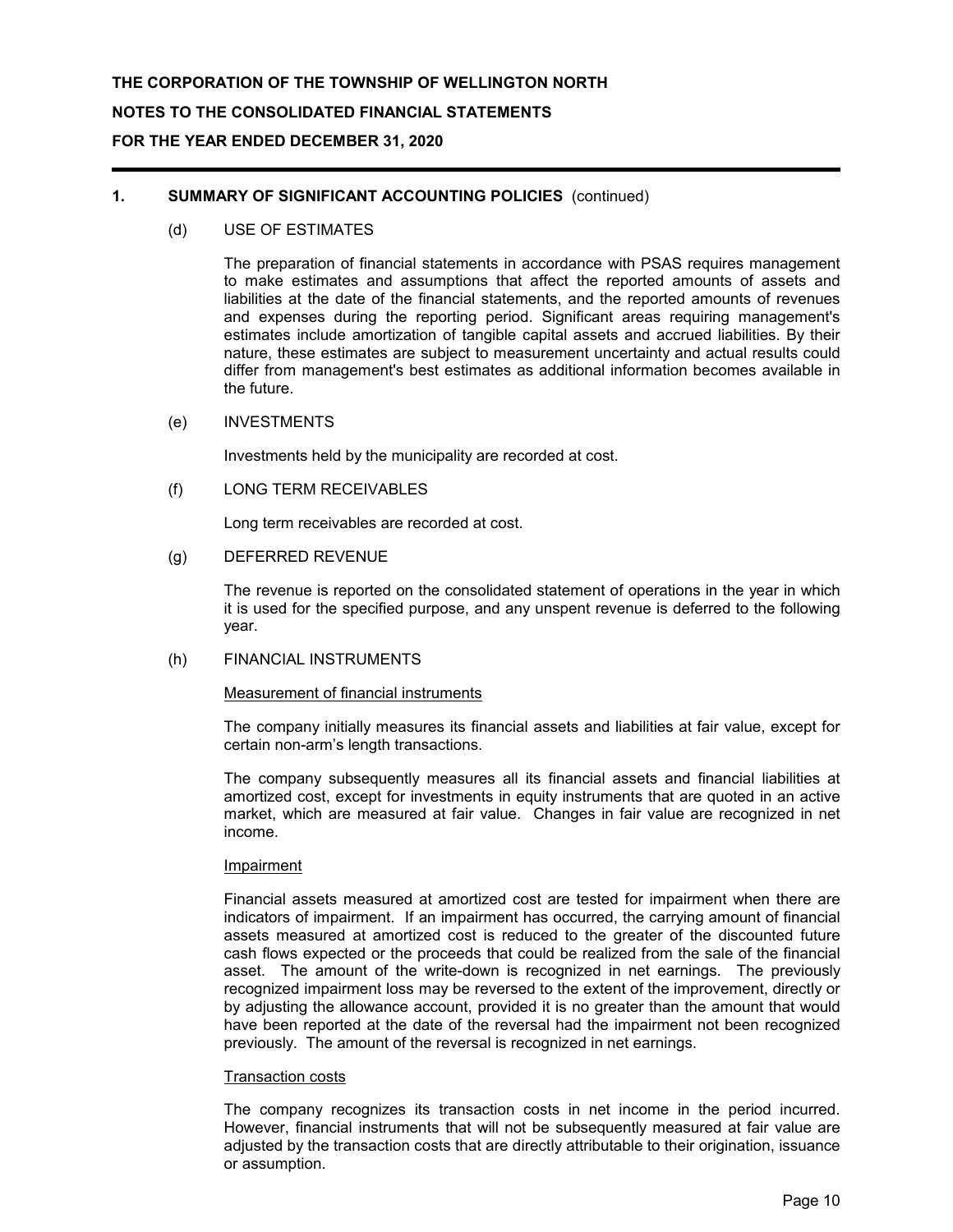## **1. SUMMARY OF SIGNIFICANT ACCOUNTING POLICIES** (continued)

#### (i) NON-FINANCIAL ASSETS

Non-financial assets are not available to discharge existing liabilities and are held for use in the provision of services. They have useful lives extending beyond the current year and are not intended for sale in the ordinary course of operations. The change in non-financial assets during the year, together with the excess of revenues over expenses, provides the Change in Net Financial Assets for the year.

#### (i) Tangible capital assets

Tangible capital assets are recorded at cost which includes all amounts that are directly attributed to acquisition, construction, development or betterment of the asset. The cost, less residual value, of the tangible capital asset is amortized on a straight-line basis over its estimated useful life as follows:

| Land improvements           | 30 to 75 years |
|-----------------------------|----------------|
| <b>Buildings</b>            | 20 to 50 years |
| Machinery and equipment     | 5 to 50 years  |
| <b>Vehicles</b>             | 10 to 20 years |
| Roads                       | 30 years       |
| <b>Bridges and culverts</b> | 50 years       |
| Water and sewer systems     | 70 years       |

Assets under construction are not amortized until the asset is available for productive use.

# (ii) Contributions of tangible capital assets

Tangible capital assets received as contributions are recorded at their fair value and are recognized as revenue at the date of receipt.

(iii) Leases

Leases are classified as capital or operating leases. Leases which transfer substantially all of the benefits and risks incidental to ownership of property are accounted for as capital leases. All other leases are accounted for as operating leases and the related lease payments are charged to expenses as incurred.

#### (j) POST-EMPLOYMENT BENEFITS

The contributions to the Ontario Municipal Employees Retirement System ("OMERS"), a multi-employer defined benefit plan, are expensed when contributions are due.

#### (k) REVENUE RECOGNITION

Revenues are recognized as follows:

- (i) Taxation, user charges, and penalties and interest on taxation are recognized as revenue when the amounts are levied on the municipality's ratepayers.
- (ii) Other fines and penalties, and donations are recognized when collected.
- (iii) Fees and services charges, and other revenue are recorded upon sale of goods or provision of service when collection is reasonably assured.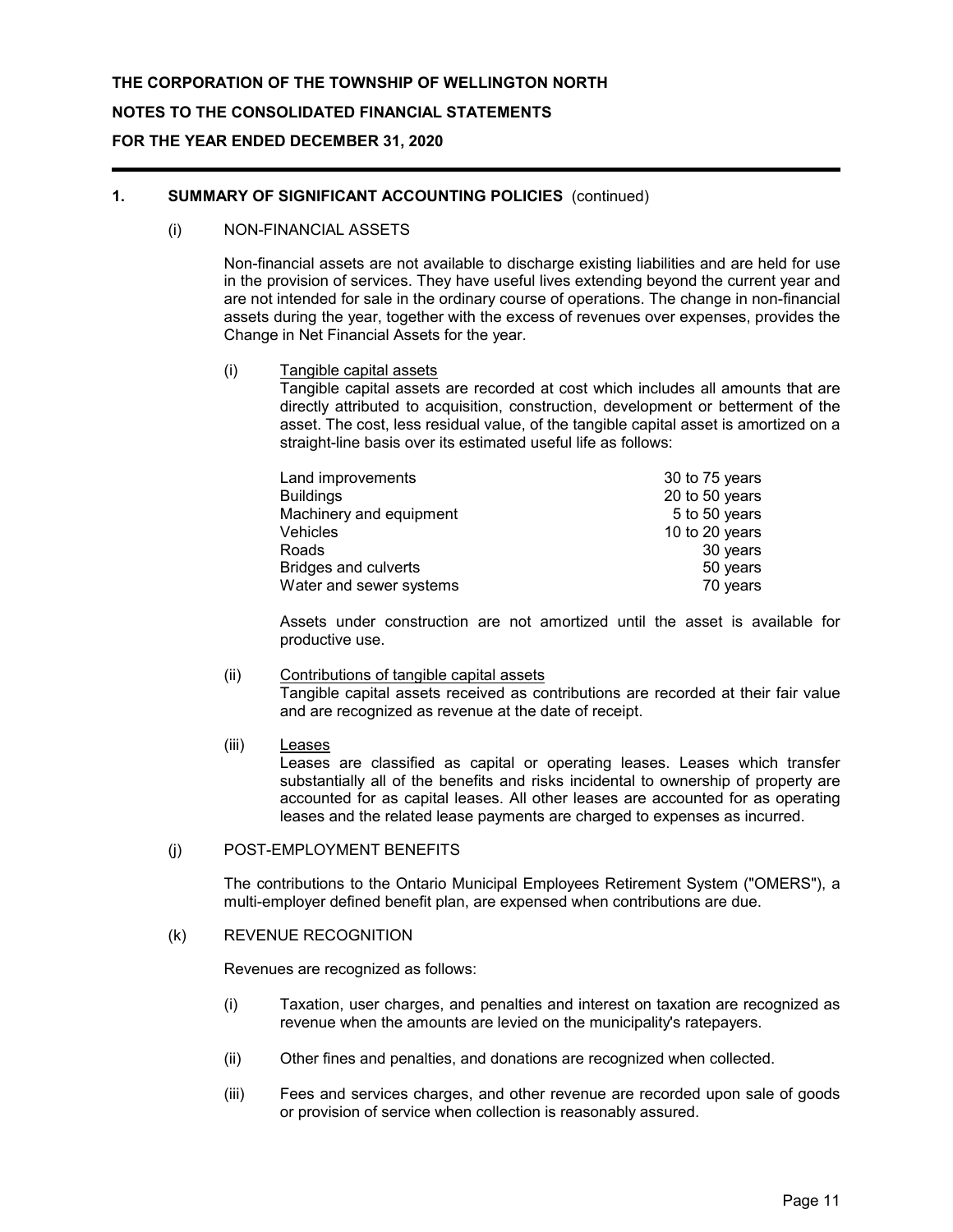## **1. SUMMARY OF SIGNIFICANT ACCOUNTING POLICIES** (continued)

- (k) REVENUE RECOGNITION (continued)
	- (iv) Government transfers are recognized in the financial statements as revenues in the period in which events giving rise to the transfer occur providing the transfers are authorized, eligibility criteria have been met and reasonable estimates of the amounts can be made.
	- (v) Revenue restricted by legislation, regulation or agreement and not available for general municipal purposes, such as grants, is reported as deferred revenue on the consolidated statement of financial position. The revenue is recognized in the consolidated statement of operations in the year in which it is used for the specified purpose.

#### **2. FINANCIAL INSTRUMENTS**

Unless otherwise noted, it is management's opinion that the corporation is not exposed to significant interest, credit, currency, liquidity, or other price risks arising from its financial instruments.

The extent of the corporation's exposure to these risks did not change in 2020 compared to the previous period.

The corporation does not have a significant exposure to any individual customer or counterpart.

### **3. CASH**

The Township of Wellington North has an undrawn credit facility of \$1,000,000 for operating purposes.

The municipality's deposits are held with a Canadian Chartered Bank. The Canadian Deposit Insurance Corporation insures deposits up to a maximum of \$100,000 per depositor.

## **4. LONG TERM RECEIVABLES**

|                                                                       | 2020         |   | 2019    |
|-----------------------------------------------------------------------|--------------|---|---------|
| Sewer loans, 6%, various repayment amounts,<br>due from 2021 to 2023  | \$<br>17.504 | S | 12.504  |
| VTB mortgage, no interest, annual payments of<br>\$20,000, due 2023   | 60,000       |   | 80,000  |
| Mount Forest Lions Club, no interest, due 2022                        | 0            |   | 43.141  |
| Arthur BIA, no interest, equal instalments due<br>2021 and 2022       | 10.000       |   | 0       |
| Tile drainage loans, 6%, various repayments,<br>due from 2021 to 2028 | 89.876       |   | 110.270 |
|                                                                       | 177.380      |   | 245.915 |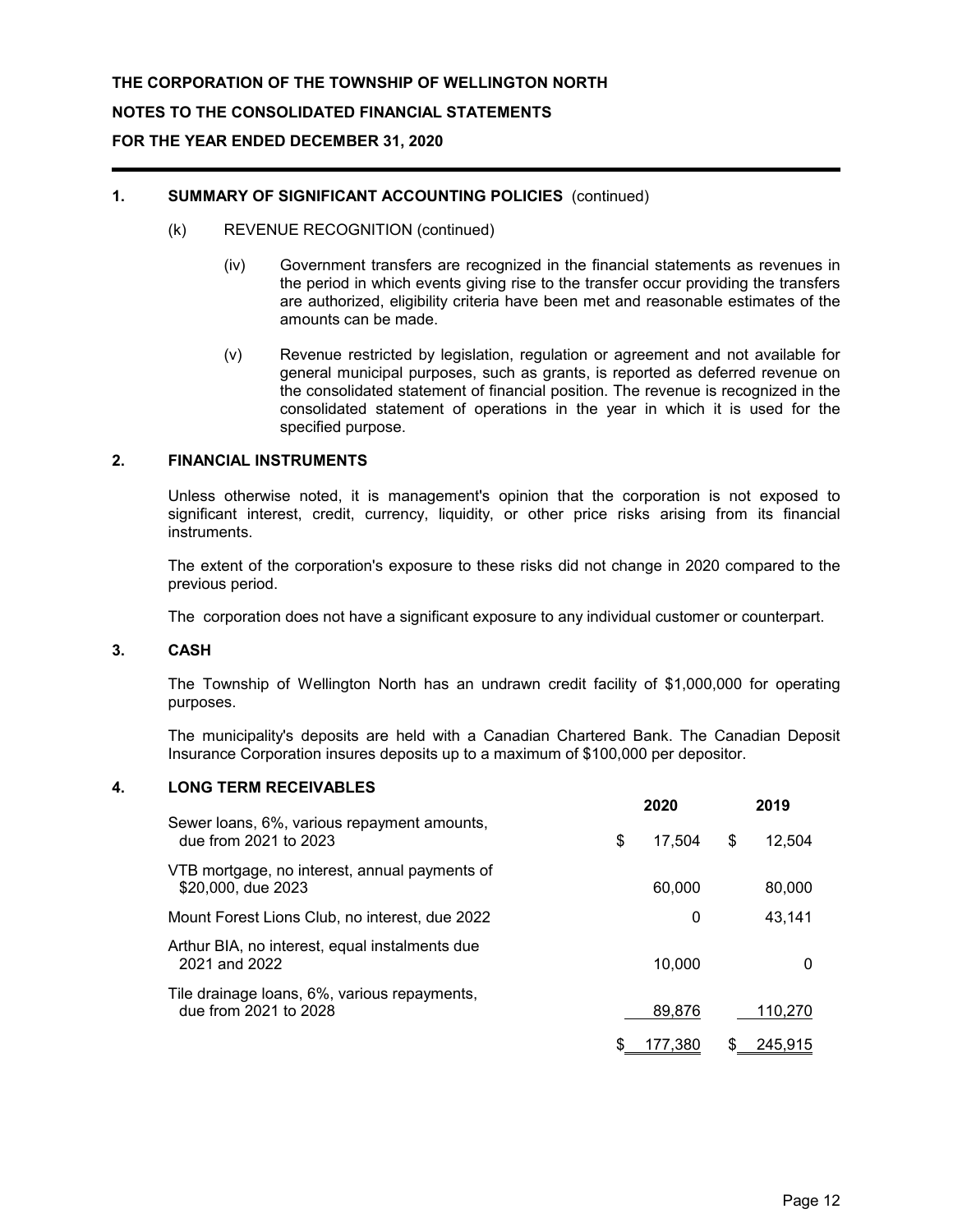## **5. INVESTMENT IN WELLINGTON NORTH POWER INC.**

Wellington North Power Inc. is a corporation incorporated under the laws of the Province of Ontario and provides municipal electrical services. The Corporation of the Township of Wellington North owns 96.71% of the outstanding shares of Wellington North Power Inc.

The following summarizes the financial position and operations of the government business enterprise which has been reported in these financial statements using the modified equity method: **2020 2019**

|                                                                                 | ----                    | ----                      |
|---------------------------------------------------------------------------------|-------------------------|---------------------------|
| Investment in common shares                                                     |                         | $$1.585.016$ $$1.585.016$ |
| Note receivable on demand, interest at 4.54%<br>Share of accumulated net income | 985.016<br>2.907.955    | 985.016<br>2.705.925      |
|                                                                                 | \$5,477,987 \$5,275,957 |                           |

During 2020, The Corporation of the Township of Wellington North received interest of \$44,720 (2019 - \$44,720), grants of \$40,275 (2019 - \$0) and dividends of \$0 (2019 - \$55,674) from Wellington North Power Inc. The municipality paid service fees of \$101,174 (2019 - \$100,609) and other expenses of \$9,173 (2019 - \$77,947) to Wellington North Power Inc. and purchased assets worth \$0 (2019 - \$340,026).

The following is selected financial information from the December 31, 2020 audited financial statements of Wellington North Power Inc.

|                                              | 2020                                 | 2019                                   |
|----------------------------------------------|--------------------------------------|----------------------------------------|
| Assets                                       | \$15,863,016                         | \$14,844,750                           |
| Liabilities<br>Equity<br>Regulatory balances | \$10,388,343<br>4,862,301<br>612,372 | 9,649,976<br>S<br>4,648,434<br>546,340 |
|                                              | \$15,863,016                         | \$14,844,750                           |
| Revenues<br>Expenses                         | \$15,372,745<br>15,158,878           | \$15,151,251<br>14,836,637             |
| Net income for the year                      | 213,867<br>\$                        | \$<br>314,614                          |

### **6. DEFERRED REVENUE**

|                                           | <b>DEC 31/19</b> |   | <b>CONTRI-</b><br><b>BUTIONS</b><br><b>RECEIVED</b> | <b>INVEST-</b><br><b>MENT</b><br><b>INCOME</b> |    | <b>REVENUE</b><br><b>RECOGNIZED</b> | <b>DEC 31/20</b> |
|-------------------------------------------|------------------|---|-----------------------------------------------------|------------------------------------------------|----|-------------------------------------|------------------|
| <b>OBLIGATORY RESERVE</b><br><b>FUNDS</b> |                  |   |                                                     |                                                |    |                                     |                  |
| Development charges \$1,161,499           |                  | S | 597,637                                             | \$<br>13,756                                   | \$ | (305, 016)                          | 1,467,876<br>S.  |
| Recreational land                         | 201,351          |   | 36,000                                              | 2.464                                          |    | 0                                   | 239,815          |
| Main St. revitalization                   | 25,687           |   | 0                                                   | $\Omega$                                       |    | (25,687)                            |                  |
| Gas tax                                   | 423,724          |   | 361,425                                             | 2,275                                          |    | (356,309)                           | 431,115          |
|                                           | 1,812,261        |   | 995,062                                             | 18,495                                         |    | (687,012)                           | 2,138,806        |
| <b>OTHER</b>                              | 94,213           |   | 135,806                                             | 0                                              |    | (123,061)                           | 106,958          |
|                                           | \$1.906.474      |   | \$1,130,868                                         | \$<br>18.495                                   | S  | (810, 073)                          | \$2,245,764      |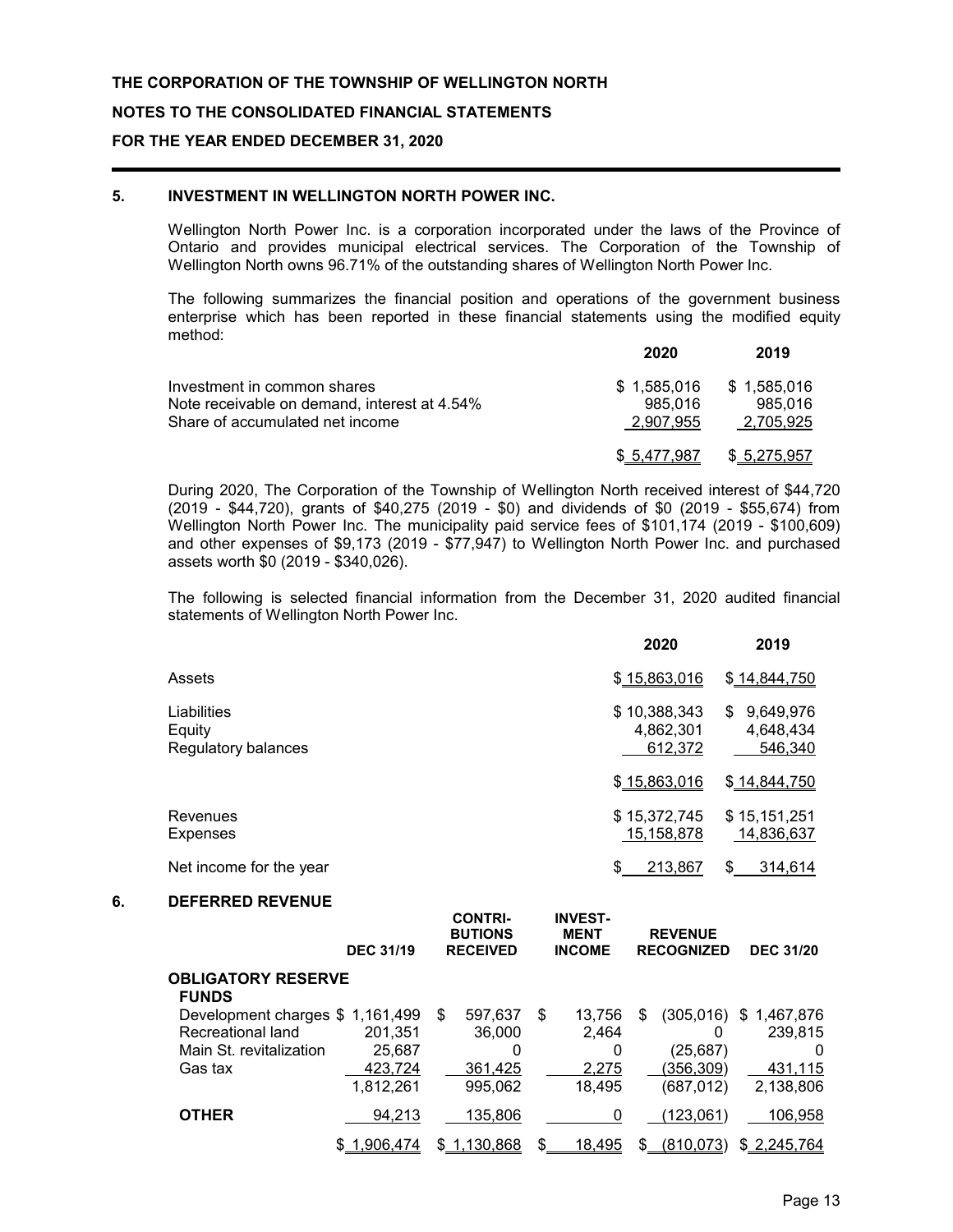# **NOTES TO THE CONSOLIDATED FINANCIAL STATEMENTS**

## **FOR THE YEAR ENDED DECEMBER 31, 2020**

## **7. LONG TERM DEBT**

The balance of long term debt on the Consolidated Statement of Financial Position is made up of the following: **2020 2019**

|                                                                                                                                                                                                                                                                 |            | ZUZU            | 2019                 |
|-----------------------------------------------------------------------------------------------------------------------------------------------------------------------------------------------------------------------------------------------------------------|------------|-----------------|----------------------|
| Tile drainage loans payable, 6%, due from 2021 to 2028<br>Debenture payable, 5.84%, payable \$128,114 semi-annually,<br>principal and interest, due August 2024<br>Debenture payable, 4.85%, principal repayments annually at<br>increasing rate, due June 2020 |            | \$<br>89,876 \$ | 110,270              |
|                                                                                                                                                                                                                                                                 |            | 902,247         | 1,097,198            |
|                                                                                                                                                                                                                                                                 |            | 0               | 1,192,000            |
|                                                                                                                                                                                                                                                                 |            | \$              | 992,123 \$ 2,399,468 |
| Principal repayments, in aggregate, are due as follows:                                                                                                                                                                                                         |            |                 |                      |
|                                                                                                                                                                                                                                                                 | 2021       | \$<br>224,193   |                      |
|                                                                                                                                                                                                                                                                 | 2022       | 230,792         |                      |
|                                                                                                                                                                                                                                                                 | 2023       | 240,318         |                      |
|                                                                                                                                                                                                                                                                 | 2024       | 254,448         |                      |
|                                                                                                                                                                                                                                                                 | 2025       | 9,686           |                      |
|                                                                                                                                                                                                                                                                 | Thereafter | 32,686          |                      |
|                                                                                                                                                                                                                                                                 |            | <u>992,123</u>  |                      |
|                                                                                                                                                                                                                                                                 |            |                 |                      |

# **8. OTHER INCOME**

|                                                    | 2020<br><b>Budget</b><br>(note 8) |   | 2020<br><b>Actual</b> | 2019<br><b>Actual</b>   |
|----------------------------------------------------|-----------------------------------|---|-----------------------|-------------------------|
| Penalties and interest on taxation                 | \$<br>175,000                     | S | 158,264 \$            | 155,439                 |
| Miscellaneous                                      | 37,900                            |   | 49,829                | 73,576                  |
| Other fines and penalties                          | 1.250                             |   | 1.928                 | 3,841                   |
| Investment income (note 4)                         | 272,000                           |   | 316,945               | 683,408                 |
| Rents, concessions and franchises                  | 592,468                           |   | 559,608               | 583,685                 |
| Donations                                          | 0                                 |   | 22,685                | 243,760                 |
| Gain (loss) on disposal of tangible capital assets | 35,000                            |   | (111,686)             | 133,568                 |
| Government business enterprise (note 4)            | O                                 |   | 202,030               | 250,212                 |
|                                                    | \$1,113,618                       |   |                       | \$1,199,603 \$2,127,489 |

## **9. CORRESPONDING FIGURES**

Certain figures presented for corresponding purposes have been reclassified to conform to the current year's presentation.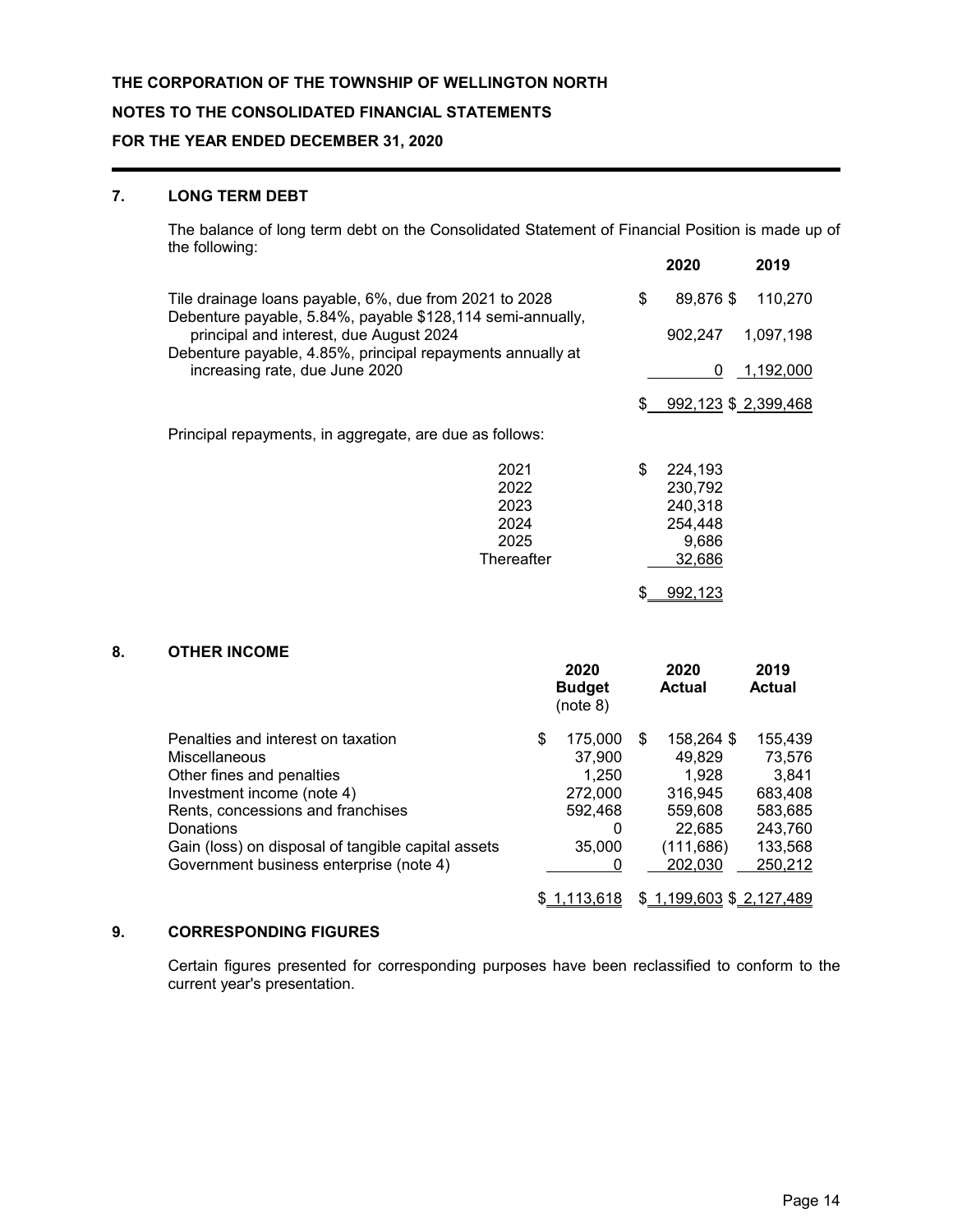## **10. BUDGET AMOUNTS**

The budget figures are presented for comparison purposes as prepared and approved by council, reclassified to confirm to the current financial statement presentation. The budgeted figures are prepared on the cash basis of accounting and have been restated to confirm to the accrual basis of accounting on which the actual figures are reported. The following chart reconciles the approved budget with the budget figures as presented in these consolidated financial statements:

| <b>Revenue</b>                               |                   |
|----------------------------------------------|-------------------|
| <b>Approved Budget</b>                       | \$ 36,730,146     |
| Transfer from reserve funds, net             | (9,712,897)       |
| Prior year carried forward                   | (9,436,366)       |
| Unfunded amounts                             | 33,875            |
| <b>Total revenues</b>                        | <u>17,614,758</u> |
| <b>Expenses</b>                              |                   |
| <b>Approved Budget</b>                       | 36,730,146        |
| Acquisition of tangible capital assets       | (18, 917, 988)    |
| Debt principal repayments                    | (1,386,950)       |
| Amortization                                 | 5,347,824         |
| Contribution to Operating from Capital Fund, |                   |
| Reserves and Reserve Funds                   | (4,751,056)       |
| <b>Total expenses</b>                        | 17,021,976        |
| <b>Annual surplus</b>                        | 592,782           |

#### **11. PENSION AGREEMENTS**

The municipality makes contributions to the Ontario Municipal Employees Retirement Fund (OMERS), which is a multi-employer plan, on behalf of 41 (2019 - 45) members of its staff. This plan is a defined benefit plan which specifies the amount of the retirement entitlement to be received by the employees based on the length of service and rates of pay. Employees and employers contribute jointly to the plan. The employer amount contributed to OMERS for 2020 by the municipality was \$278,881 (2019 - \$251,747). The contribution rate for 2020 was 9.0% to 14.6%, depending on age and income level, which is consistent with the previous year. OMERS is a multi-employer plan, therefore any pension plan surpluses or deficits are a joint responsibility of Ontario municipal organizations and their employees. As a result, the municipality does not recognize any share of the OMERS pension surplus or deficit. The last available report for the OMERS plan was December 31, 2020. At that time, the plan reported a \$3.2 billion actuarial deficit (2019 - \$3.4 billion actuarial deficit), based on accrued pension obligations of \$111.8 billion (2019 - \$106.4 billion) and net assets available for benefits of \$105.6 billion (2019 - \$109.4 billion).

### **12. OPERATIONS OF THE SCHOOL BOARDS AND THE COUNTY OF WELLINGTON**

During the year, the following taxation revenue was raised and remitted to the school boards and County of Wellington:

|                                       | 2020       | 2019                                   |
|---------------------------------------|------------|----------------------------------------|
| School Boards<br>County of Wellington | 10.452.892 | $$3,942,140$ $$3,739,820$<br>9,749,075 |
|                                       |            | \$ 14,395,032 \$ 13,488,895            |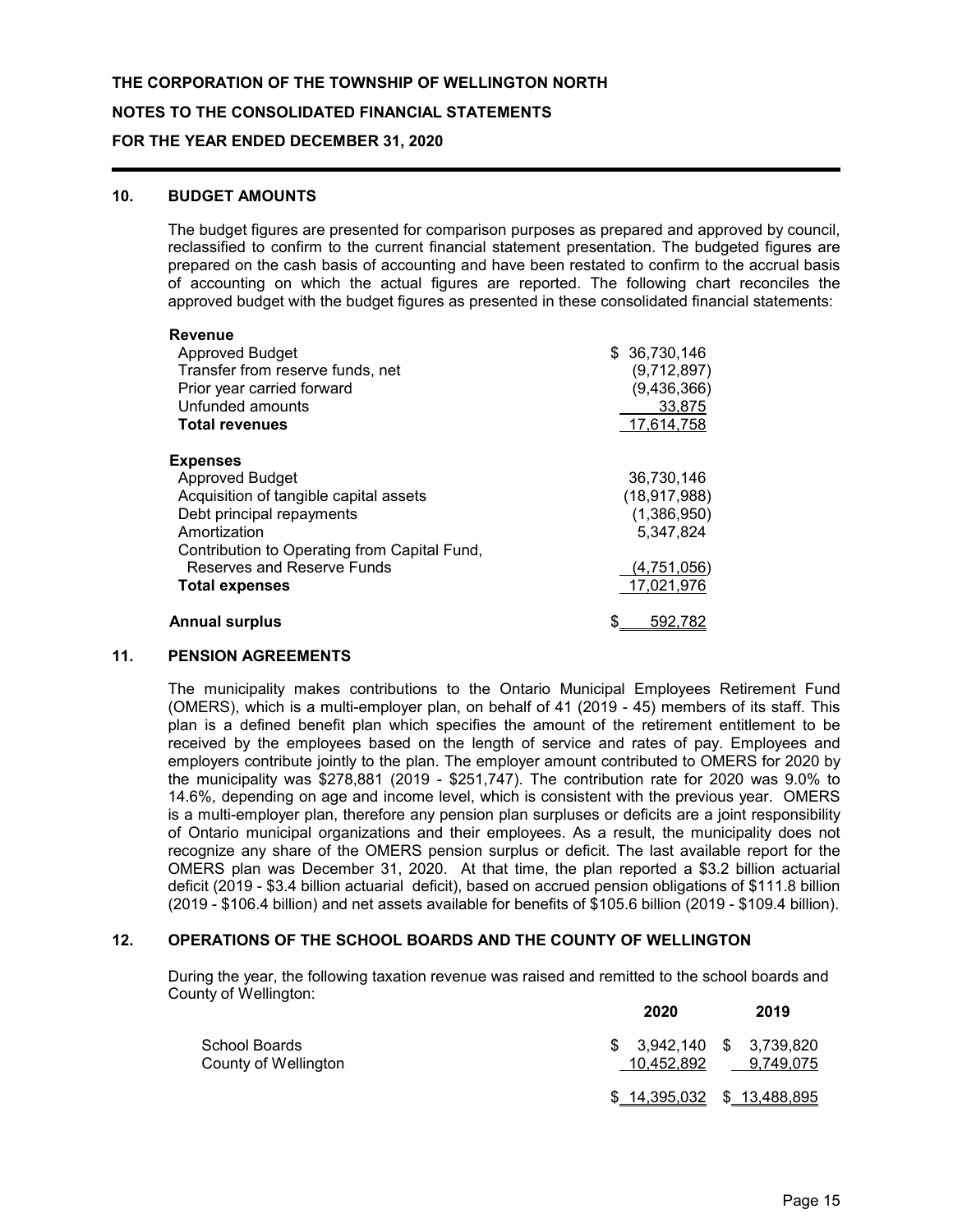## **NOTES TO THE CONSOLIDATED FINANCIAL STATEMENTS**

#### **FOR THE YEAR ENDED DECEMBER 31, 2020**

## **13. TRUST FUNDS**

The trust funds administered by the municipality amounting to \$353,381 (2019 - \$348,127) have not been included in the statement of financial position, nor have the operations been included in the statement of operations.

#### **14. SEGMENTED INFORMATION**

The Corporation of the Township of Wellington North is a diversified municipal government institution that provides a wide range of services to its residents such as fire, sewer, water, recreational and planning. Distinguishable functional segments have been separately disclosed in the segmented information. The nature of the segments and the activities they encompass are as follows:

#### General Government

This segment relates to the governance and operations of the municipality itself and cannot be directly attributed to another specific segment.

#### Protection to Persons and Property

Protection is comprised of fire protection, conservation authority, emergency measures, animal control and building and structural inspection. The fire department is responsible to provide fire suppression service, fire prevention programs, training and education. The members of the fire department consist of volunteers. The building department provides a number of services including maintenance and enforcement of building and construction codes and review of all property development plans through its application process.

#### Transportation Services

Transportation services is responsible for construction and maintenance of the municipality's roadways, bridges, parking areas and streetlights.

#### Environmental Services

This segment provides the municipality's drinking water, processes and cleans sewage and ensures the municipality's water systems meet all provincial standards.

#### Health Services

Health services includes contributions to the operations of local cemeteries.

#### Recreation and Cultural Services

This segment provides services meant to improve the health and development of the municipality's residents. The municipality operates and maintains parks, arenas, swimming pools and community centres. The municipality also provides recreational programs.

#### Planning and Development

This segment is responsible for planning and zoning, including the official plan. This service area also includes tourist information and promotion, economic development, business improvement area and drainage.

# **15. MATERIAL UNCERTAINTY DUE TO THE NOVEL CORONAVIRUS (COVID-19)**

During the year and subsequent to year end, the Novel Coronavirus (COVID-19) significantly impacted the economy in Canada and globally. Although the disruption from the virus is expected to be temporary, given the dynamic nature of these circumstances, the duration of business disruption and the related financial impact cannot be reasonably estimated at this time. This may impact the timing and amounts realized on the corporation's assets and its future ability to deliver all services.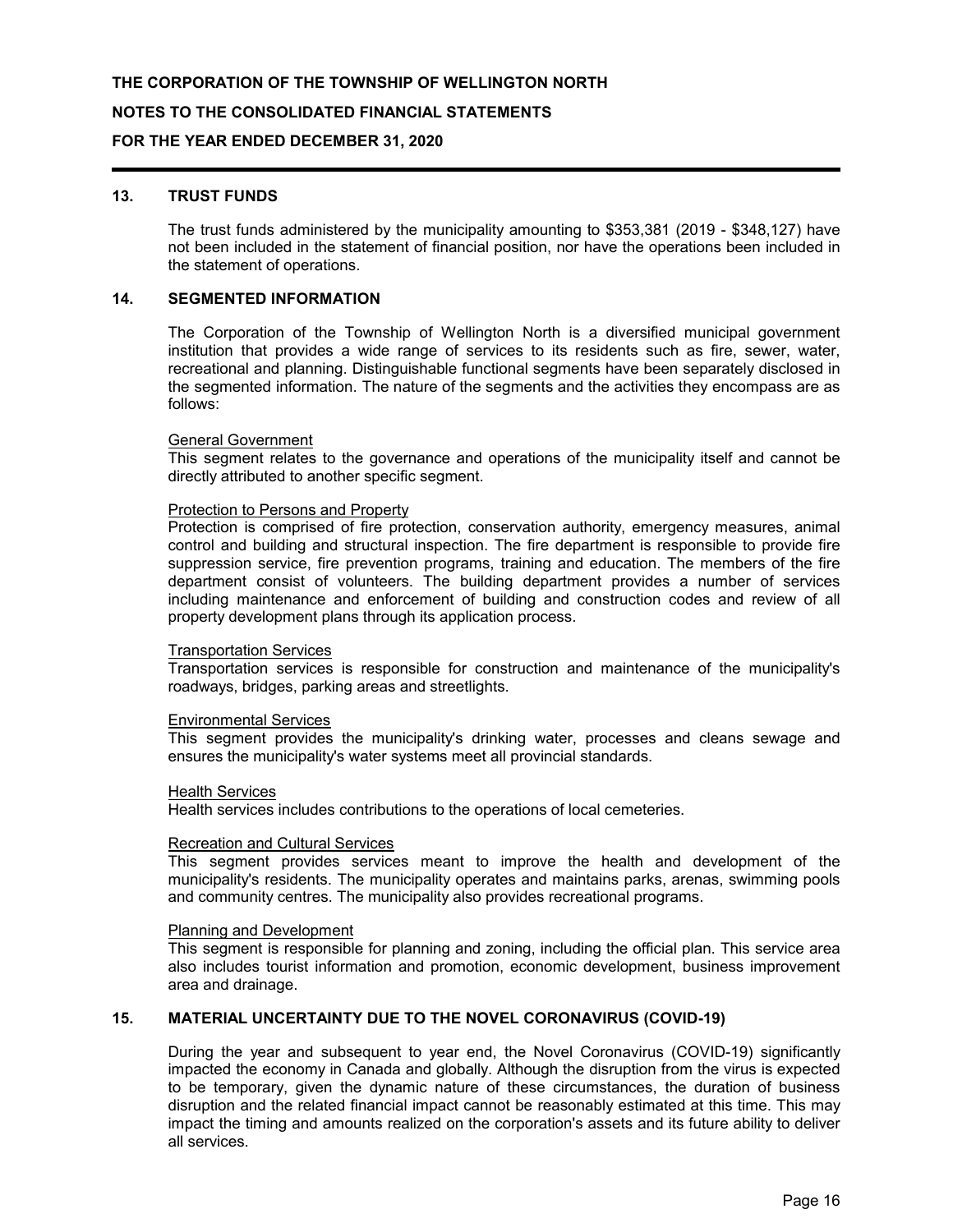## **SCHEDULE OF SEGMENTED DISCLOSURE** *Schedule 1*

## **FOR THE YEAR ENDED DECEMBER 31, 2020**

|                       |    | General<br>Government |     | <b>Protection</b><br><b>Services</b> | Transportation<br><b>Services</b> |     | Environmental<br><b>Services</b> |     | <b>Health</b><br><b>Services</b> |     | <b>Recreation and</b><br><b>Cultural Services Development</b> |     | <b>Planning and</b> | 2020         | 2019         |
|-----------------------|----|-----------------------|-----|--------------------------------------|-----------------------------------|-----|----------------------------------|-----|----------------------------------|-----|---------------------------------------------------------------|-----|---------------------|--------------|--------------|
| <b>EXPENSES</b>       |    |                       |     |                                      |                                   |     |                                  |     |                                  |     |                                                               |     |                     |              |              |
| Salaries and benefits | £. | 495.173               | \$. | 632.888                              | \$1.483.668                       | \$. | 701.738                          | \$  | 31.871                           | \$. | 611.204                                                       | \$  | 144.737             | \$4.101.279  | \$4.738.942  |
| <b>Materials</b>      |    | 394.585               |     | 610.255                              | 1.384.116                         |     | 1.152.943                        |     | 103.142                          |     | 755.071                                                       |     | 407.154             | 4.807.266    | 4,359,594    |
| Contracted services   |    | 107,874               |     | 42,057                               | 80,083                            |     | 658,550                          |     | 2,407                            |     | 129,598                                                       |     | 112.694             | 1,133,263    | 1,396,651    |
| Rents and financial   |    |                       |     |                                      |                                   |     |                                  |     |                                  |     |                                                               |     |                     |              |              |
| expenses              |    | 89,288                |     | 0                                    | 0                                 |     | 0                                |     | 0                                |     | 0                                                             |     | 0                   | 89,288       | 90,130       |
| Interest on long term |    |                       |     |                                      |                                   |     |                                  |     |                                  |     |                                                               |     |                     |              |              |
| debt                  |    |                       |     | 0                                    | 7.007                             |     | 73.680                           |     | $\Omega$                         |     | 735                                                           |     | 0                   | 81.422       | 152.921      |
| Amortization          |    | 86.842                |     | 183.411                              | 3.401.758                         |     | 1,125,682                        |     | 3.421                            |     | 413.238                                                       |     |                     | 5.214.352    | 5,347,824    |
| Other                 |    | .696                  |     | 160,170                              |                                   |     |                                  |     |                                  |     |                                                               |     |                     | 161,866      | 155,562      |
|                       |    | \$1,175,458           |     | \$1,628,781                          | \$6,356,632                       |     | \$3,712,593                      | \$. | 140,841                          | \$  | ,909,846                                                      | \$. | 664,585             | \$15,588,736 | \$16,241,624 |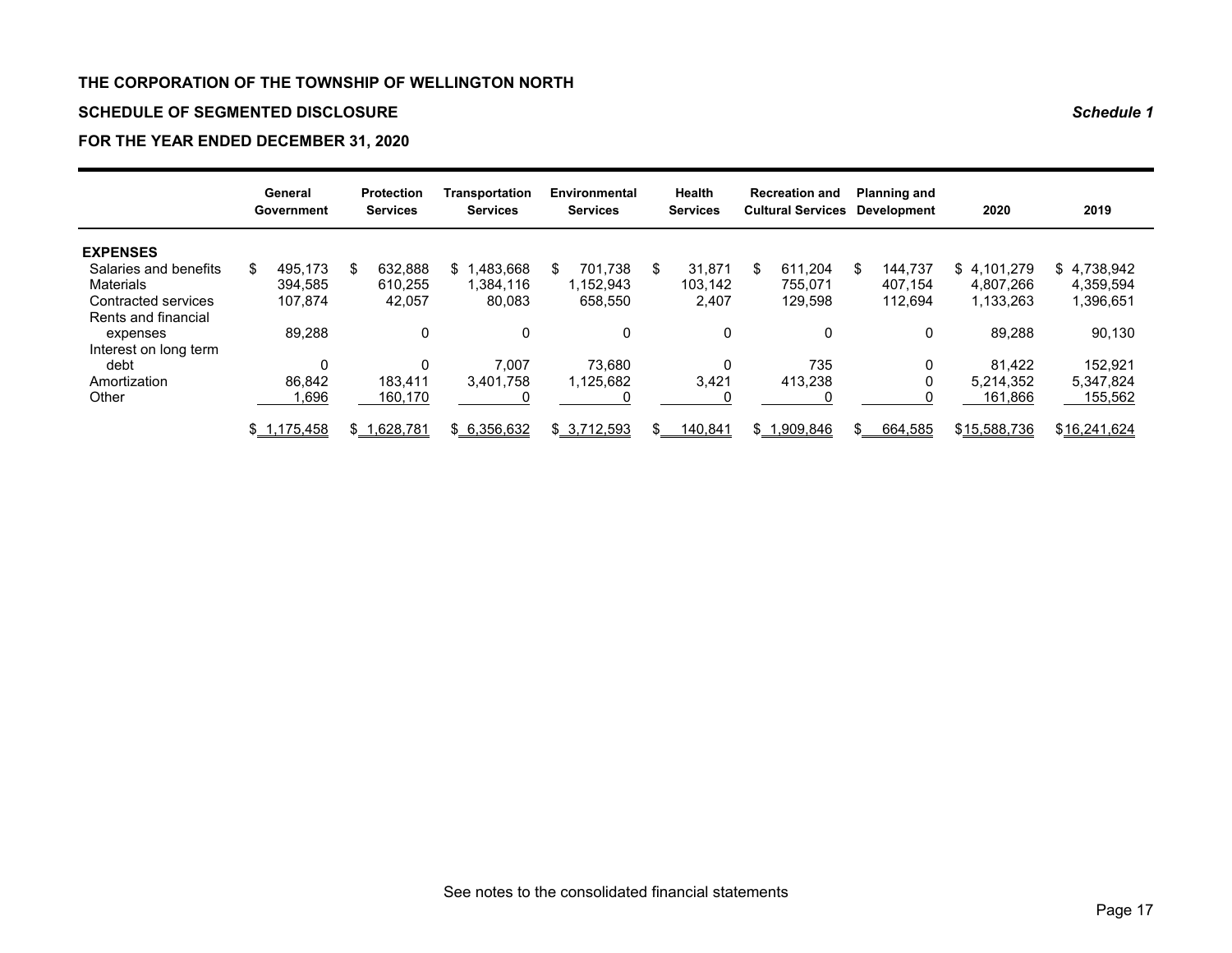#### **CONSOLIDATED SCHEDULE OF TANGIBLE CAPITAL ASSETS** *Schedule* **2**

## **FOR THE YEAR ENDED DECEMBER 31, 2020**

|                                   | <b>Land and Land</b><br><b>Improvements</b> | <b>Buildings</b> | <b>Machinery</b><br>and Equipment | <b>Vehicles</b>  | <b>Roads</b>      | <b>Bridges</b><br>and Culverts | Water and<br><b>Sewer Systems</b> | 2020          | 2019          |
|-----------------------------------|---------------------------------------------|------------------|-----------------------------------|------------------|-------------------|--------------------------------|-----------------------------------|---------------|---------------|
| <b>COST</b>                       |                                             |                  |                                   |                  |                   |                                |                                   |               |               |
| Balance, beginning of year        | 5,318,492<br>- \$                           | 19,369,913<br>\$ | \$33,411,307                      | 8,674,632<br>\$  | \$141,476,284     | \$<br>8,018,542                | 34,792,165<br>\$                  | \$251,061,335 | \$242,724,889 |
| Additions during the year         | 16,869                                      | 35,525           | 194,636                           | 901,666          | 2,686,197         | 404.442                        | 7,359,930                         | 11.599.265    | 8,840,484     |
| Disposals during the year         |                                             |                  | (6, 598)                          | (525, 051)       |                   | (20, 617)                      | (505, 407)                        | (1,057,673)   | (504, 038)    |
| Balance, end of year              | 5,335,361                                   | 19,405,438       | 33,599,345                        | 9,051,247        | 144, 162, 481     | 8,402,367                      | 41,646,688                        | 261,602,927   | 251,061,335   |
| <b>ACCUMULATED AMORTIZATION</b>   |                                             |                  |                                   |                  |                   |                                |                                   |               |               |
| Balance, beginning of year        | 593.698                                     | 7,493,704        | 12,222,487                        | 4,085,315        | 97,097,635        | 3,229,998                      | 10,860,634                        | 135,583,471   | 130,700,801   |
| Amortization for the year         | 37,483                                      | 394,952          | 469.679                           | 459,511          | 2.831.645         | 203,830                        | 817.252                           | 5,214,352     | 5,347,824     |
| Accumulated amortization          |                                             |                  |                                   |                  |                   |                                |                                   |               |               |
| on disposals                      |                                             |                  | (6, 598)                          | (525, 051)       |                   | (20, 617)                      | (212,080)                         | (764, 346)    | (465, 154)    |
| Balance, end of year              | 631,181                                     | 7,888,656        | 12,685,568                        | 4,019,775        | 99,929,280        | 3,413,211                      | 11,465,806                        | 140,033,477   | 135,583,471   |
| <b>NET BOOK VALUE OF TANGIBLE</b> |                                             |                  |                                   |                  |                   |                                |                                   |               |               |
| <b>CAPITAL ASSETS</b>             | 4,704,180<br>\$                             | 11,516,782<br>\$ | 20,913,777<br>\$                  | \$.<br>5.031.472 | 44,233,201<br>\$. | \$.<br>4,989,156               | 30.180.882                        | \$121,569,450 | \$115.477.864 |

The net book value of tangible capital assets not being amortized because they are under construction (or development or have been removed from service) is \$10,642,470 (2019 - \$6,602,663).

No contributed capital assets were recognized in the financial statements during the year.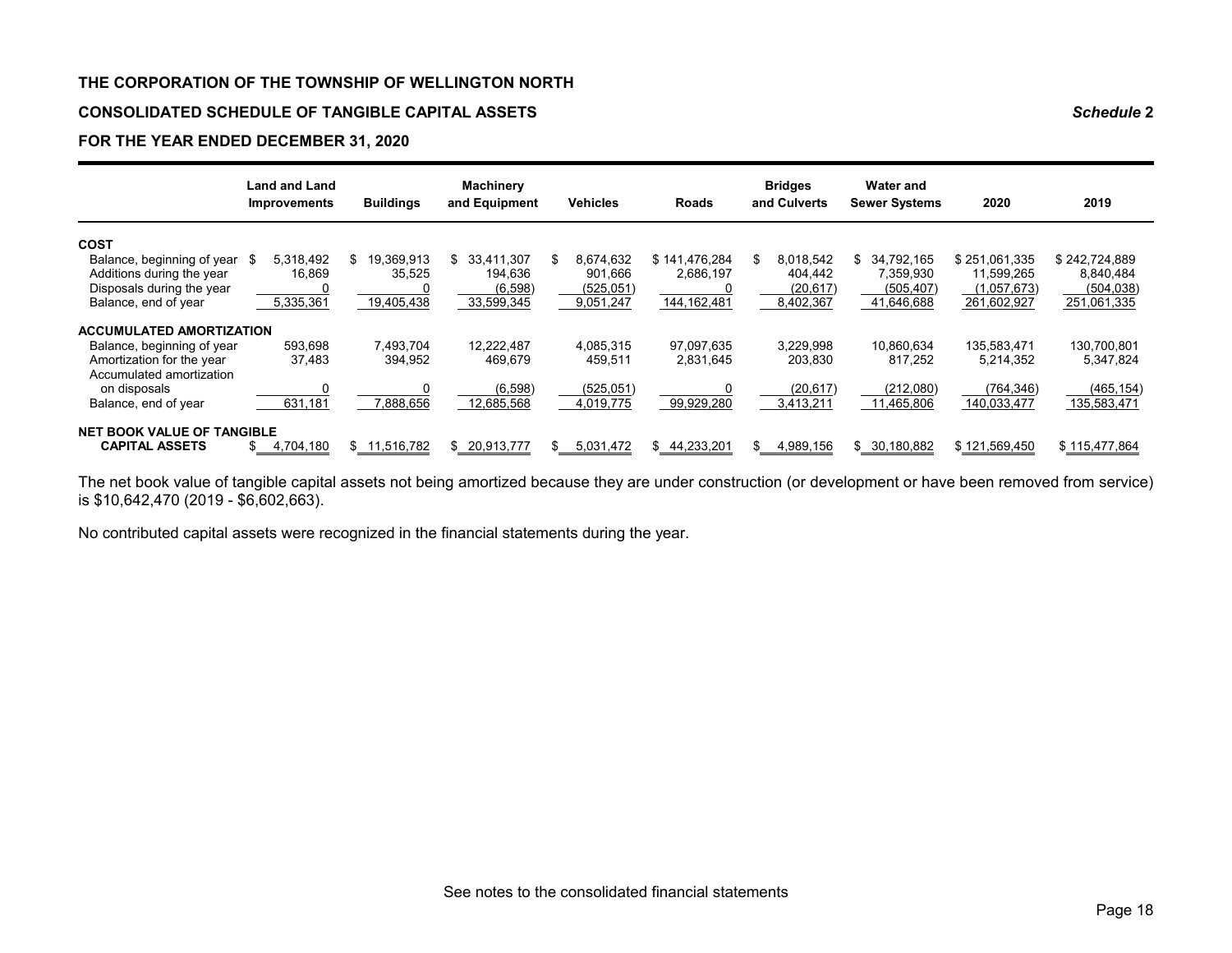## **SCHEDULE OF ACCUMULATED SURPLUS** *Schedule 3*

# **AS AT DECEMBER 31, 2020**

|                                                   | 2020          | 2019          |
|---------------------------------------------------|---------------|---------------|
| <b>SURPLUSES</b>                                  |               |               |
| Invested in tangible capital assets               |               |               |
| Tangible capital assets at cost less amortization | \$121,569,450 | \$115,477,864 |
| Unexpended capital financing                      | 2,457,521     | 8,914,039     |
| Capital assets financed by long term debt and     |               |               |
| to be funded in future periods                    | (902, 247)    | (2,289,198)   |
|                                                   | 123, 124, 724 | 122,102,705   |
| Investment in Wellington North Power Inc.         | 5,477,987     | 5,275,957     |
| Recreation, community centres and arenas          | 9,494         | 5,726         |
| Business improvement areas                        | 56,132        | 54,245        |
| Other                                             | 20,422        |               |
|                                                   | 128,688,759   | 127,438,633   |
|                                                   |               |               |
| <b>RESERVE FUNDS</b>                              |               |               |
| Capital purposes                                  | 13,524,106    | 11,587,510    |
| <b>RESERVES</b>                                   |               |               |
| Working funds                                     | 1,449,544     | 1,574,824     |
| <b>Current purposes</b>                           | 421,926       | 353,926       |
| Capital purposes                                  | 2,640         | 22,640        |
|                                                   | 1,874,110     | 1,951,390     |
|                                                   | \$144,086,975 | \$140,977,533 |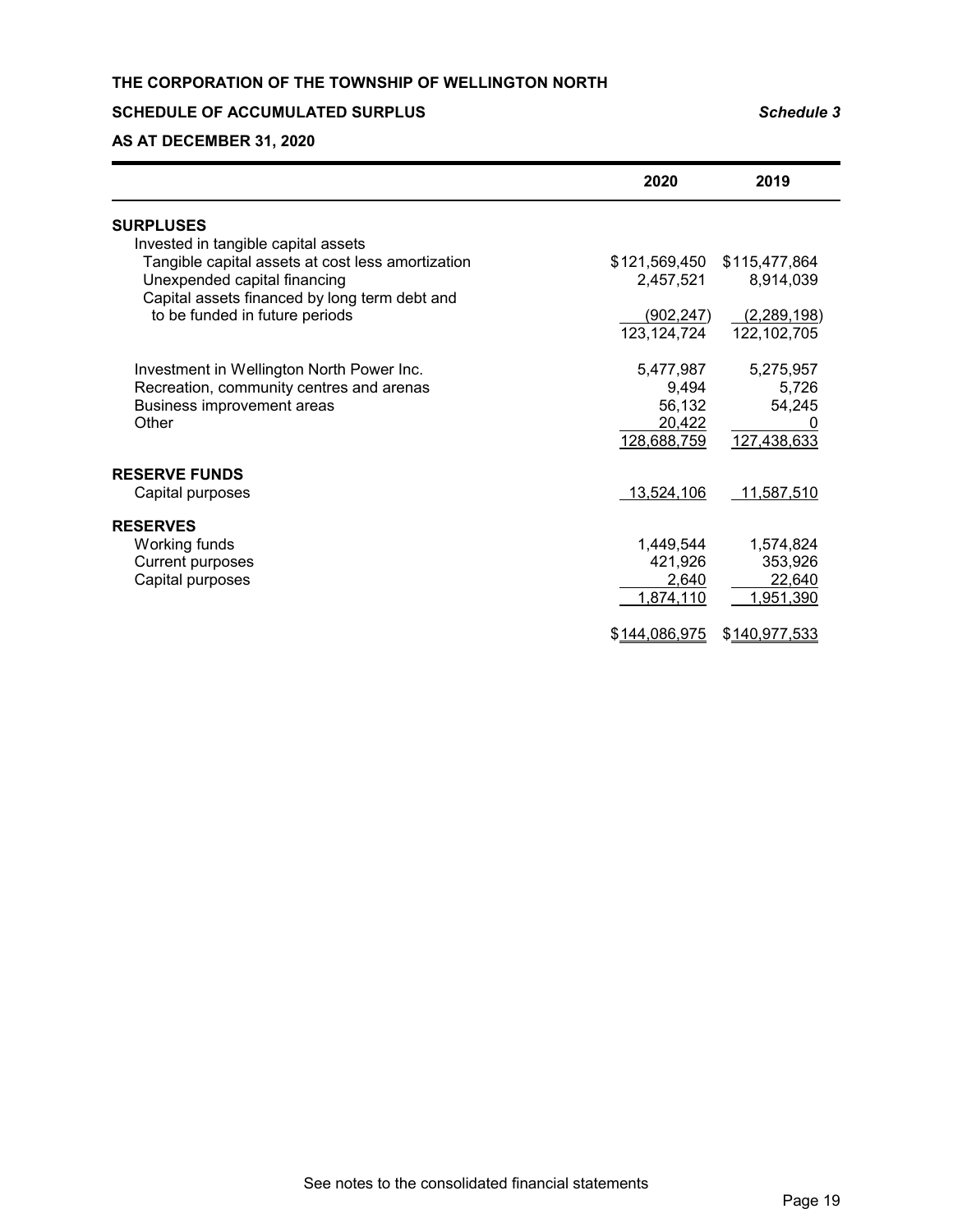

## **INDEPENDENT AUDITOR'S REPORT**

To the Members of Council, Inhabitants and Ratepayers of: The Corporation of the Township of Wellington North

#### **Opinion**

We have audited the accompanying financial statements of The Corporation of the Township of Wellington North trust funds, which comprise the statement of financial position as at December 31, 2020 and the statement of continuity for the year then ended, and notes to the financial statements, including a summary of significant accounting policies.

In our opinion, these financial statements present fairly, in all material respects, the financial position of The Corporation of the Township of Wellington North trust funds as at December 31, 2020 and the results of their operations for the year then ended in accordance with Canadian public sector accounting standards.

#### **Basis of Opinion**

We conducted our audit in accordance with Canadian generally accepted auditing standards. Our responsibilities under those standards are further described in the Auditor's Responsibilities for the Audit of the Financial Statements section of our report. We are independent of The Corporation of the Township of Wellington North in accordance with the ethical requirements that are relevant to our audit of the financial statements in Canada, and we have fulfilled our other ethical responsibilities in accordance with these requirements. We believe that the audit evidence we have obtained is sufficient and appropriate to provide a basis for our opinion.

#### **Responsibilities of Management and Those Charged with Governance for the Financial Statements**

Management is responsible for the preparation and fair presentation of the financial statements in accordance with Canadian public sector accounting standards and for such internal control as management determines is necessary to enable the preparation of financial statements that are free from material misstatement, whether due to fraud or error.

In preparing the financial statements, management is responsible for assessing the trust funds' ability to continue as a going concern, disclosing, as applicable, matters related to a going concern and using the going concern basis of accounting unless management either intends to liquidate the trust funds or to cease operations, or has no realistic alternative but to do so.

Those charged with governance are responsible for overseeing the trust funds' financial reporting process.

#### **Auditor's Responsibilities for the Audit of the Financial Statements**

Our objectives are to obtain reasonable assurance about whether the financial statements, as a whole, are free from material misstatement, whether due to fraud or error, and to issue an auditor's report that includes our opinion. Reasonable assurance is a high level of assurance, but is not a guarantee that an audit conducted in accordance with Canadian generally accepted auditing standards will always detect a material misstatement when it exists. Misstatements can arise from fraud or error and are considered material if, individually or in the aggregate, they could reasonably be expected to influence the economic decisions of users taken on the basis of these financial statements.

Page 20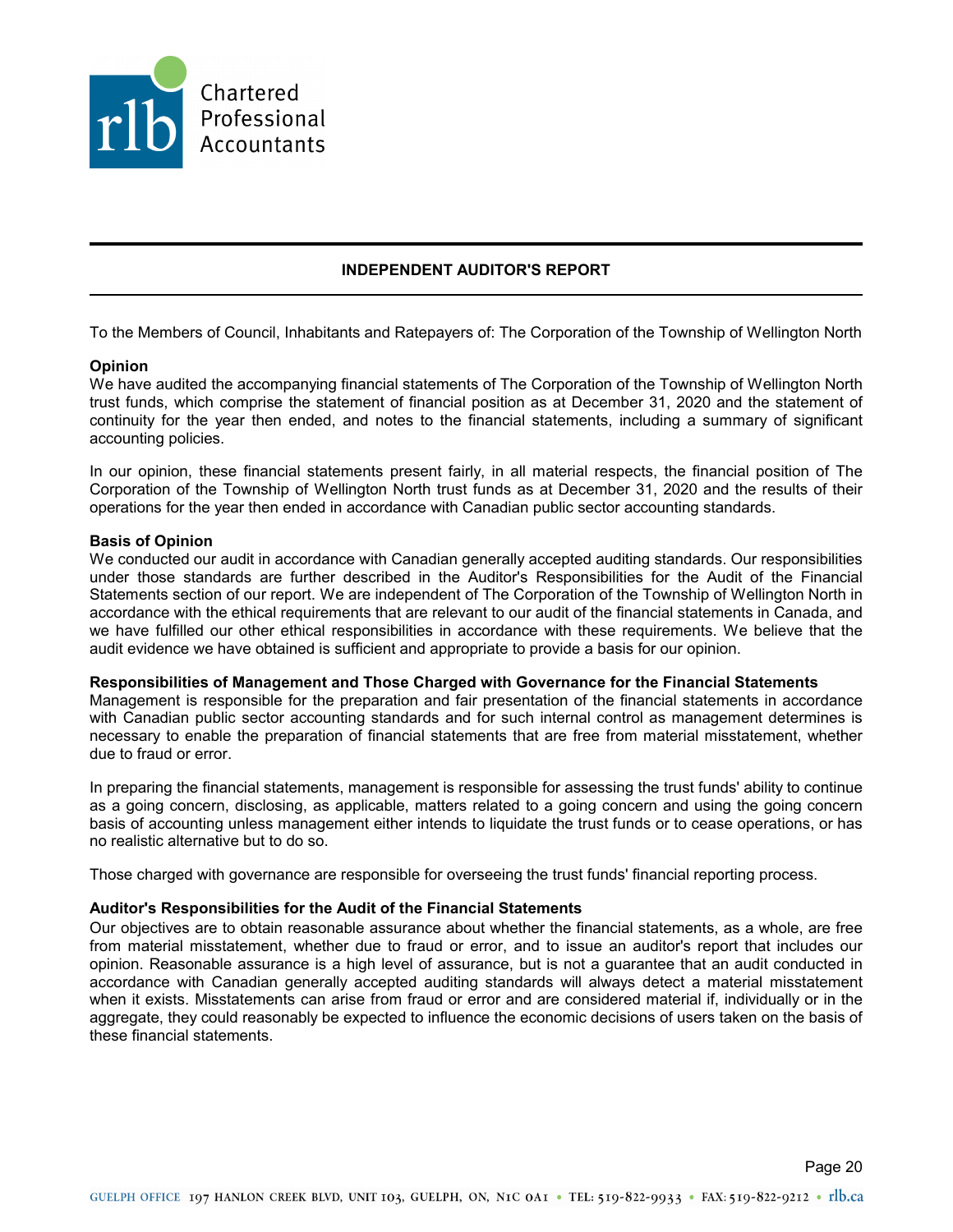As part of an audit in accordance with Canadian generally accepted auditing standards, we exercise professional judgement and maintain professional skepticism throughout the audit. We also:

- Identify and assess the risks of material misstatement of the financial statements, whether due to fraud or error, design and perform audit procedures responsive to those risks, and obtain audit evidence that is sufficient and appropriate to provide a basis for our opinion. The risk of not detecting a material misstatement resulting from fraud is higher than for one resulting from error, as fraud may involve collusion, forgery, intentional omissions, misrepresentations, or override of internal control.
- Obtain an understanding of internal control relevant to the audit in order to design audit procedures that are appropriate in the circumstances, but not for the purpose of expressing an opinion on the effectiveness of the trust funds's internal control.
- Evaluate the appropriateness of accounting policies used and the reasonableness of accounting estimates and related disclosures made by management.
- Conclude on the appropriateness of management's use of the going concern basis of accounting and, based on the audit evidence obtained, whether a material uncertainty exists related to events or conditions that may cast significant doubt on the trust funds's ability to continue as a going concern. If we conclude that a material uncertainty exists, we are required to draw attention in our auditor's report to the related disclosures in the financial statements or, if such disclosures are inadequate, to modify our opinion. Our conclusions are based on the audit evidence obtained up to the date of our auditor's report. However, future events or conditions may cause the trust funds to cease to continue as a going concern.
- Evaluate the overall presentation, structure and content of the financial statements, including the disclosures, and whether the financial statements represent the underlying transactions and events in a manner that achieves fair presentation.

We communicate with those charged with governance regarding, among other matters, the planned scope and timing of the audit and significant audit findings, including any significant deficiencies in internal control that we identify during our audit.

KAB LLP

Guelph, Ontario Chartered Professional Accountants July 12, 2021 Licensed Public Accountants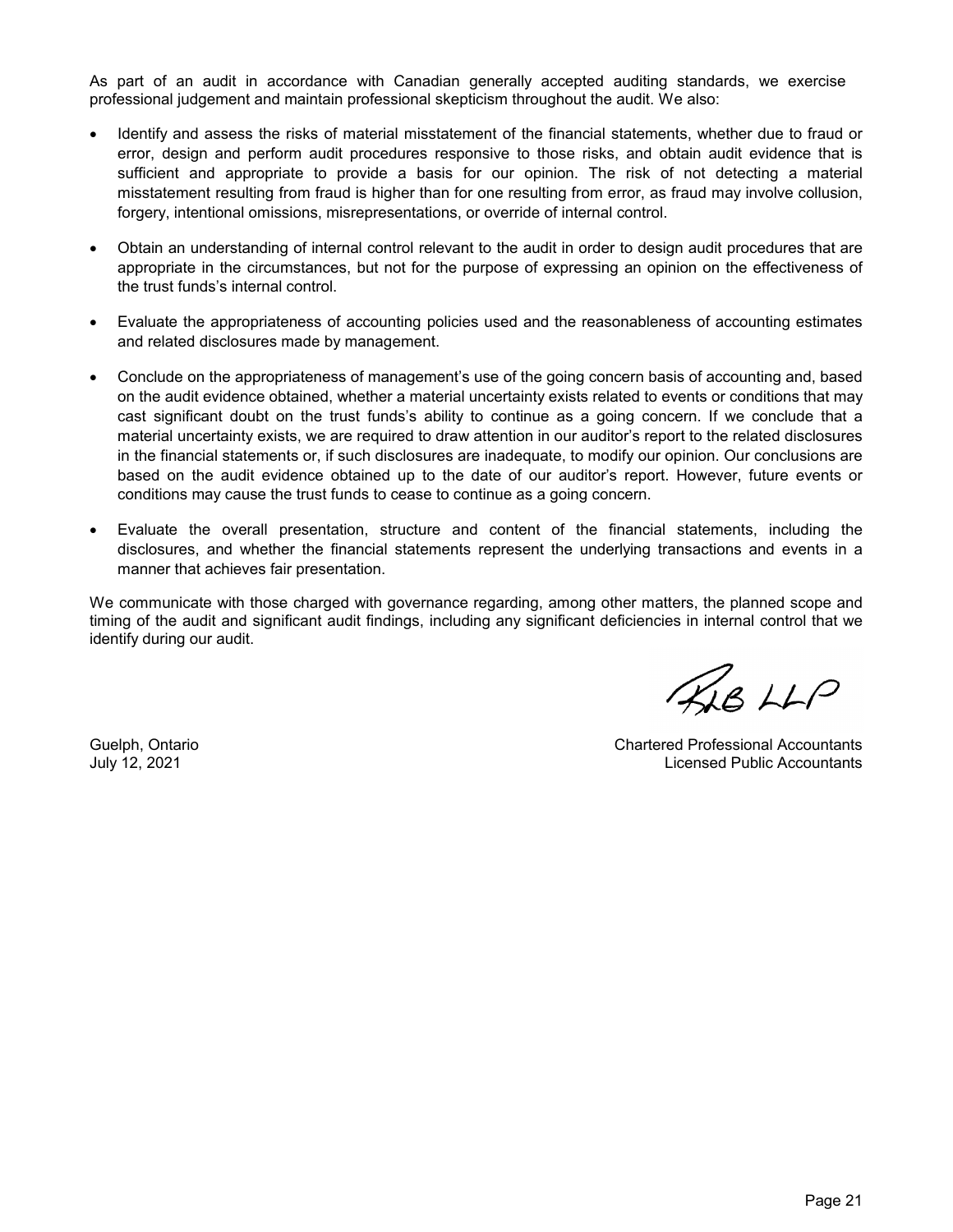# **THE CORPORATION OF THE TOWNSHIP OF WELLINGTON NORTH - TRUST FUNDS**

# **STATEMENTS OF FINANCIAL POSITION AND CONTINUITY**

**AS AT DECEMBER 31, 2020**

|                                                                      | <b>Subdividers</b> | <b>Cemetery</b><br><b>Care and</b><br><b>Maintenance</b> | <b>History</b><br><b>Books</b> |
|----------------------------------------------------------------------|--------------------|----------------------------------------------------------|--------------------------------|
| <b>STATEMENT OF FINANCIAL POSITION</b>                               |                    |                                                          |                                |
| <b>Assets</b>                                                        | \$                 | \$                                                       | \$                             |
| Cash                                                                 | 2,515              | 268,128                                                  | 8,397                          |
| Investments (note 2)                                                 | $\pmb{0}$          | 69,612                                                   | 0                              |
| Due from Township                                                    | 0                  | 5,479                                                    | 0                              |
|                                                                      | 2,515<br>\$        | \$ 343,219                                               | 8,397<br>\$                    |
| <b>Liabilities</b>                                                   | \$                 | $\frac{1}{2}$                                            | $\frac{1}{2}$                  |
| Deferred revenue (prepaid plots)                                     | 0                  | 750                                                      | 0                              |
| <b>Fund balance</b>                                                  | 2,515              | 342,469                                                  | 8,397                          |
|                                                                      | \$                 | 343,219                                                  | \$                             |
|                                                                      | 2,515              | \$                                                       | 8,397                          |
| <b>STATEMENT OF CONTINUITY</b>                                       |                    |                                                          |                                |
| Fund balance, beginning of year                                      | \$                 | 337,321                                                  | \$                             |
|                                                                      | 2,491              | \$                                                       | 8,315                          |
| <b>Receipts</b>                                                      | 24                 | 3,328                                                    | 82                             |
| Interest earned                                                      | $\mathbf 0$        | 4,425                                                    | $\mathbf 0$                    |
| Share of plot sales                                                  | $\mathbf 0$        | 725                                                      | 0                              |
| Monument fees                                                        | 24                 | 8,478                                                    | 82                             |
| <b>Disbursements</b><br>Transfer to municipality for operating costs | $\pmb{0}$          | 3,330                                                    | $\pmb{0}$                      |
| Fund balance, end of year                                            | 2,515              | 342,469                                                  | \$                             |
|                                                                      | \$                 | \$                                                       | 8,397                          |